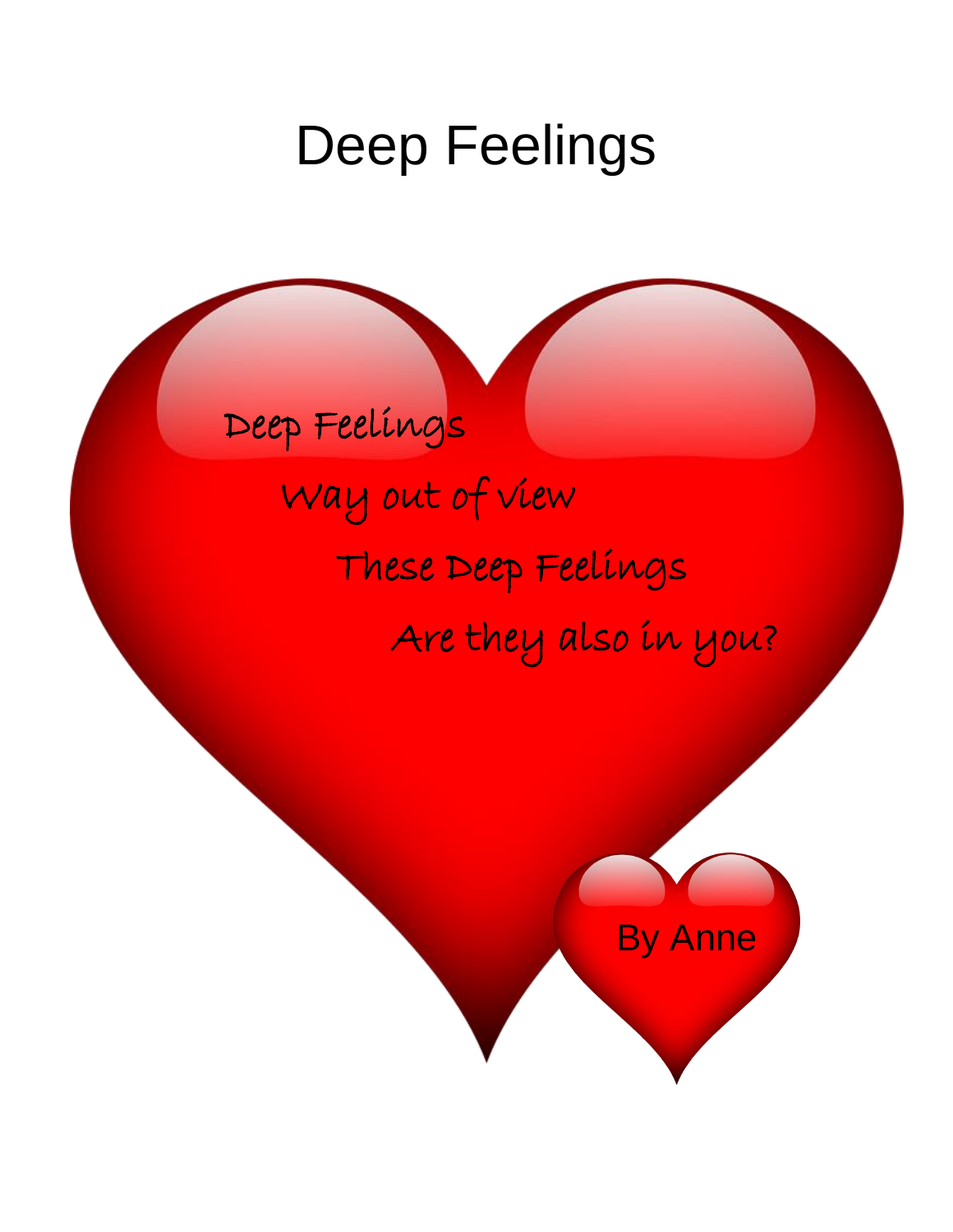#### **Liver and Onions**

#### **Chapter I**

The Year 1942--

"Daddy, Daddy, let's go out and eat liver and onions."

"OK, Lori-Ann. We will go very soon."

"Daddy, am I a big girl?"

"You certainly are. You are five-and-a-half years old."

"OK, let me say good-bye to my dolls before we go."

"OK, say good-bye to your dolls and then we will leave."

"Good-bye dollies Good-bye Shnoucles. Good-bye Suzi. I'll be back soon. I'm ready, Daddy. Good-bye Mommy. Do you want to come with us?"

"Not now, Lori-Ann. I'm very tired."

"OK, Mommy. Good-bye."

"Daddy, I like going out with you," I say walking to the restaurant with him.

"I like going out with you too, Lori-Ann."

"Are we going to eat liver and onions again, Daddy?"

"Yes, we are."

"Daddy, what kind of baby is in Mommy's tummy, a boy baby or a girl baby?"

"We don't know yet, Lori-Ann. What kind of baby do you want?"

"I don't know. I don't know if I want a boy baby or a girl baby or a dog."

"Here we are at the restaurant," says Daddy. "Let's go in and sit down at a table."

We go in and sit at a table. Here comes the waiter.

We'll have two portions of liver and onions—one adult portion and one child portion," says Daddy.

"Daddy, why is Mommy so tired all the time."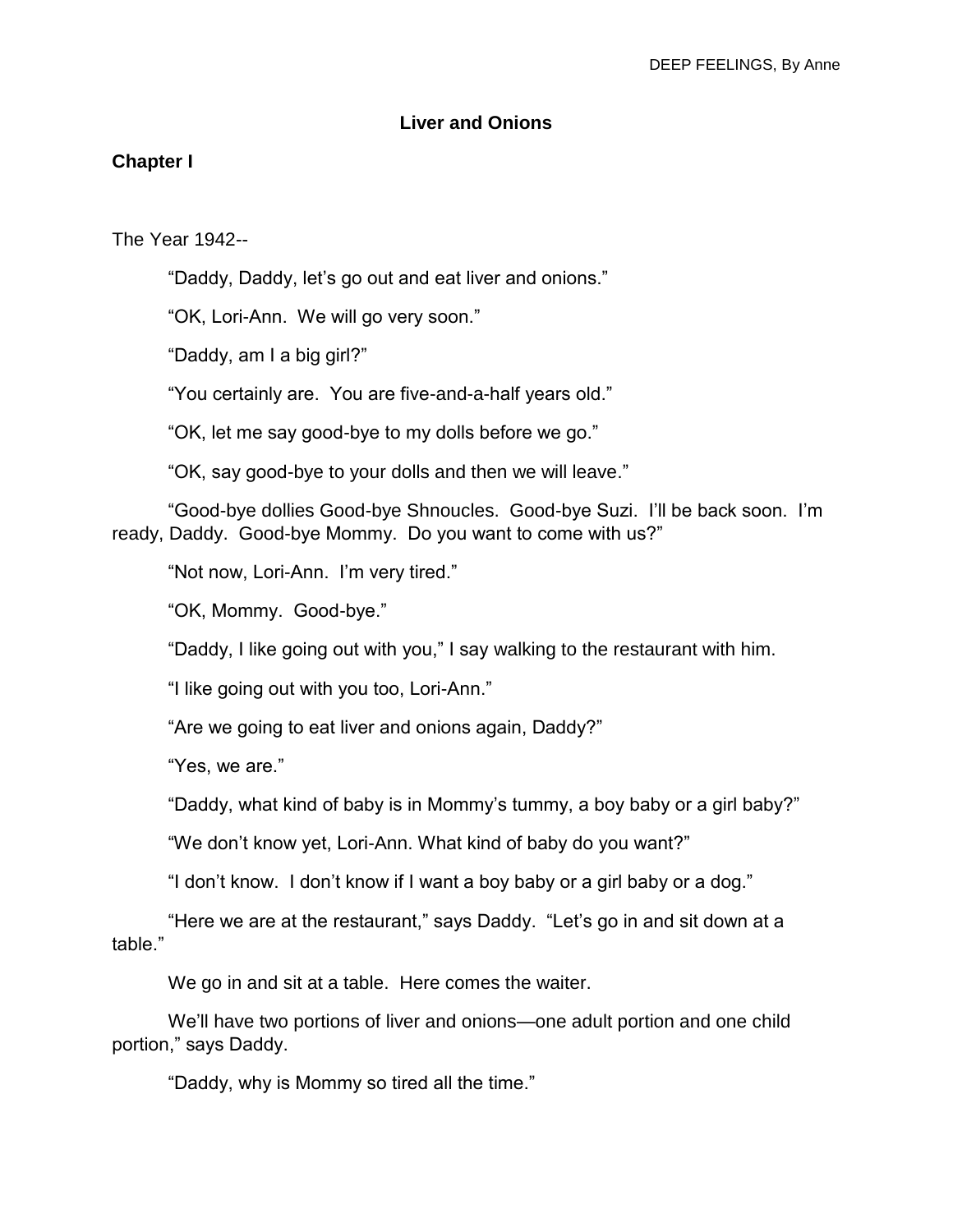"Well, Lori-Ann, Mommy has a baby in her tummy and that can make you tired."

"When will the baby come out of her tummy?"

"In a long time, Lori-Ann. In about five months."

"Oh."

Soon the liver and onions arrive.

"I'll cut your liver for you," says Daddy. And he does.

"This is good Daddy. I love coming here and eating liver and onions with you."

"Lori-Ann, do you know you have a birthday soon?"

"Yes, I know. I will be six-years-old."

"What would you like for a birthday present?"

"I would like a doll carriage to wheel my dollies in. But a real doll carriage—one that looks like a real baby carriage. The doll carriage we saw in the toy store window."

Daddy didn't smile when I said that. He looked worried. He then went on eating his liver and onions and so did I.

Daddy finishes before I do. I'm a slow eater. He pays the check while I finish eating.

Then he says, "We can start walking back now."

We go home.

"Hi Mommy."

"Hi Lori-Ann. We'll give you a shower and then you will go to sleep."

"OK Mommy."

Mommy helps me get into the shower and into my pajamas and puts me to bed.

"Mommy, I don't want to go to sleep yet. I'm not tried."

"Don't you know, Lori-Ann, the sooner you go to sleep, the sooner morning will come."

Mommy always says that, but I can't figure that one out. While I'm in bed, I hear Mommy and Daddy talking in the kitchen.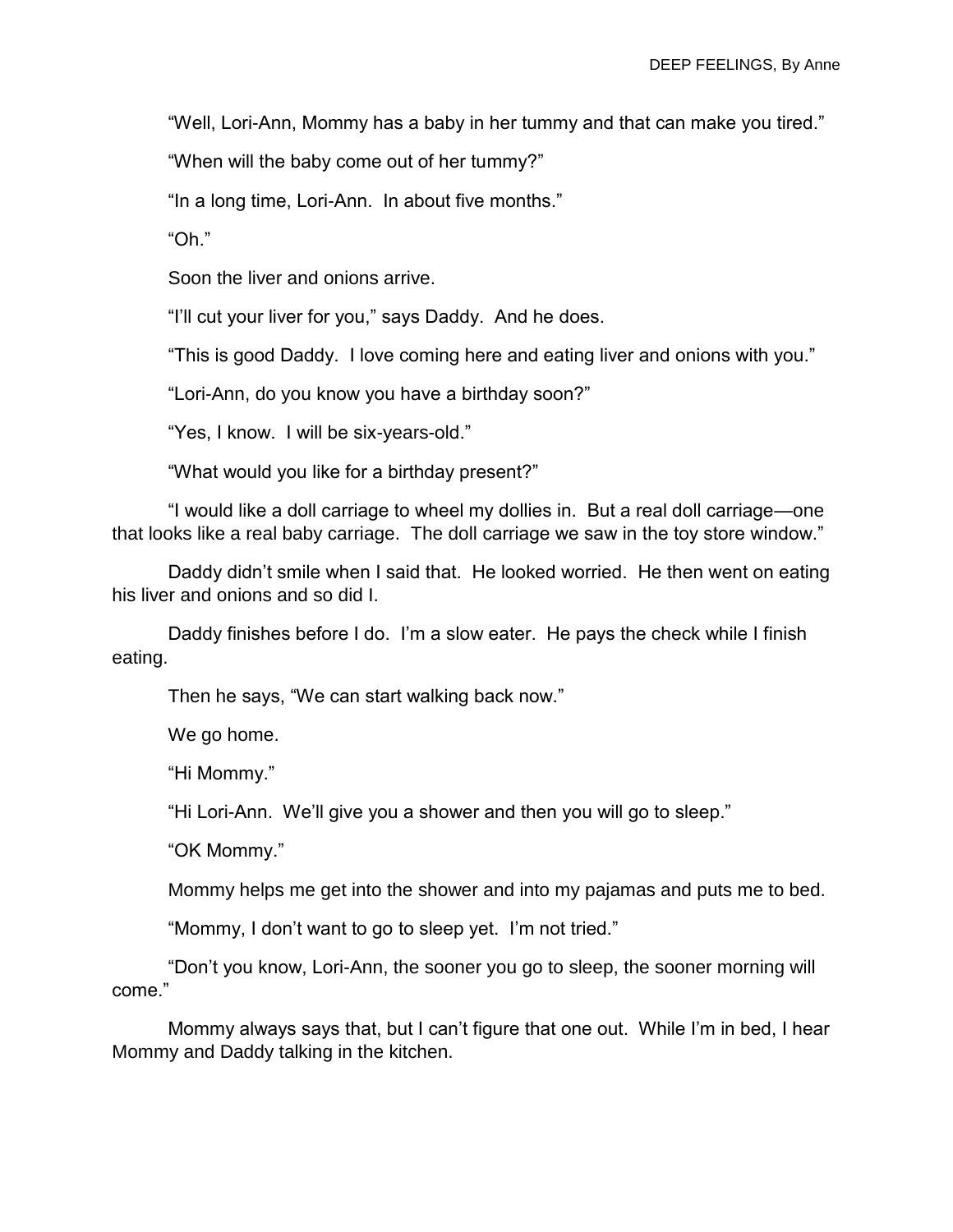"Charlotte," says Daddy, "Lori-Ann wants that doll carriage that is in the toy store window for her birthday."

"Oh dear, Jonathan, "that is expensive."

"I know."

"Let's get it for her," says Mommy. "I think we'll be able to manage it."

Oh dear, I'm thinking. Maybe I should tell them I don't really want it even though I do want it. But Mommy did say that she thinks they'll be able to manage it. And I start falling asleep.

A Few Days Later (The Day Before My Birthday)—

We are all in the kitchen eating breakfast—Mommy, Daddy and me.

"Jonathan, I can't deal with having a big birthday party for Lori-Ann tomorrow. We can have a small one with just us and some of the family. Lori-Ann, don't tell anyone you are having a birthday party."

"OK Mommy."

The Next Day--

"Happy birthday Lori-Ann," says Mommy and Daddy. "You are now six-yearsold! What a big girl!"

I soon go outside and play.

"Hi Jack. Hi Roz. Today is my birthday. I'm six-years-old."

A Little Later--

Mommy comes outside.

"Hi Lori-Ann's Mommy," says Jack.

"Hit Lori-Ann's Mommy," says Roz. "Can we go to Lori-Ann's birthday party?"

"Yes children," says Mommy.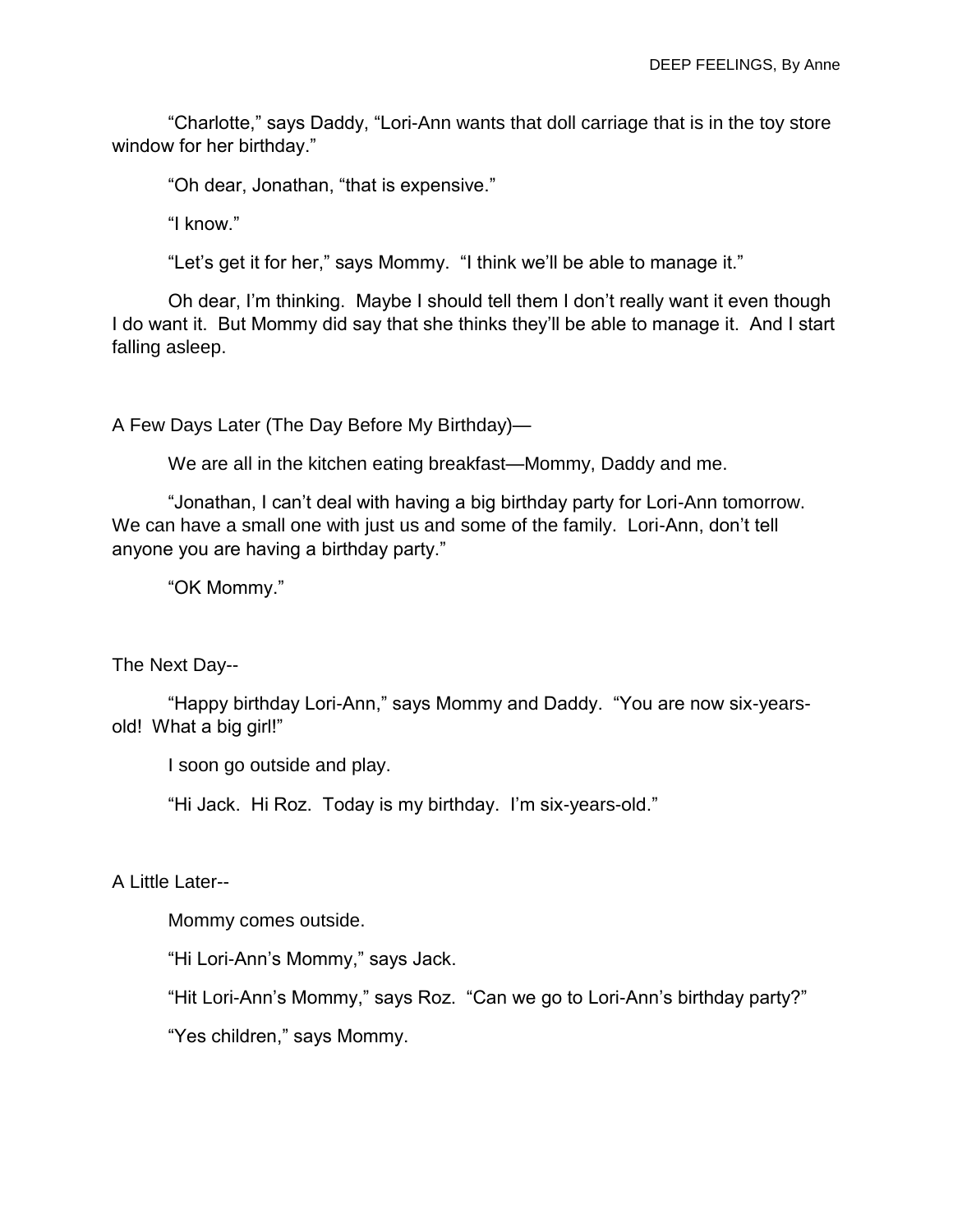A Little Later--

"Lori-Ann, why did you tell the children you were having a birthday party? You weren't supposed to."

"I didn't tell them I was having a birthday party, Mommy. I just told them that it's my birthday."

"Well of course they know you will have a birthday party if you tell them it's your birthday."

"But Mommy, it's fun to have a birthday. Why can't I have fun?"

A little later I have a birthday party and it is lots of fun. I also love the doll carriage I have even though it was too much money.

Later on when I'm in bed I hear Mommy and Daddy talking about the doll carriage again and I feel bad.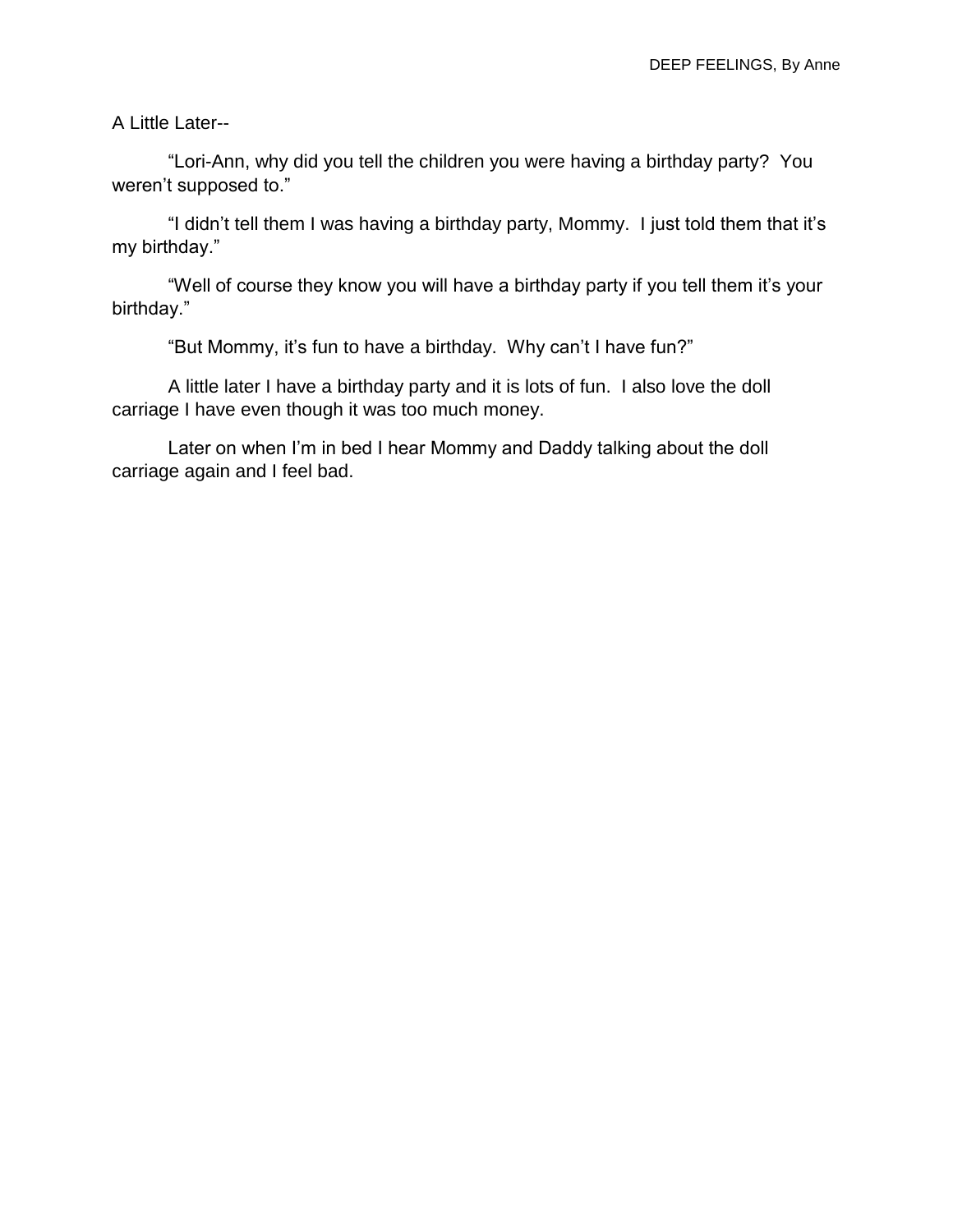#### **Chapter II**

Almost Five Months Later--

"Aunt Sadie, why are you at my house every day and you're sleeping over all the time?"

"Because Mommy needs a little help. She will have a baby soon."

"When will the baby come out?"

"We're not sure Lori-Ann, but soon."

So everyday Aunt Sadie is here. Then one morning Mommy's not feeling well.

"You have to go to school now, Lori-Ann," says Mommy. "You had your breakfast, you went to the bathroom, so brush your teeth and walk to school. You don't want to be late."

"OK Mommy. I'll go brush my teeth."

So I go into the bathroom and brush my teeth. And I brush and I brush and I brush.

"Lori-Ann, what's taking you so long? You don't want to be late for school."

"OK. I'll go now."

So I finish up. Then Mommy helps me on with my jacket and off I go.

I get to the schoolyard and I can't find my line. I look and I look and I still can't find my line. So I go back home.

"Lori-Ann," says Mommy. "What are you doing back home?"

"I can't find my line."

"What do you mean you can't find your line?" says Mommy looking upset.

"I'll take her back to school," says Aunt Sadie. "Let's go Lori-Ann."

So we go and this time I find my line.

After school I go back home. There is Aunt Sadie, but no Mommy.

"Where is Mommy?" I ask.

"Mommy is away for a few days. When she comes back she will bring you a new brother or sister."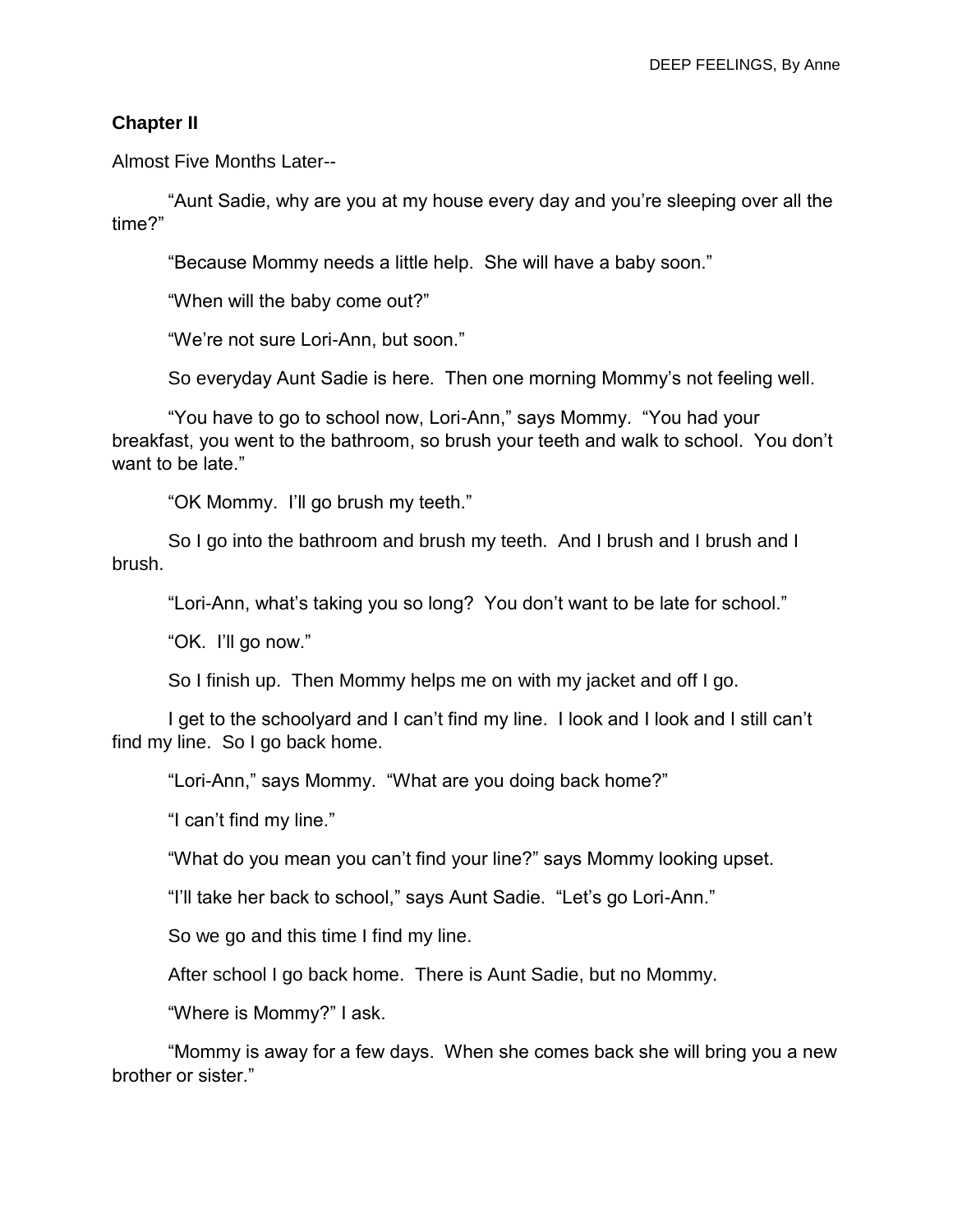"Oh! Aunt Sadie, do you think she could bring back a dog?"

"No, Lori-Ann. It will definitely be a brother or a sister."

"Oh!"

A Few Days Later At Home--

The front door opens.

"Mommy! You're home!"

"Yes Lori-Ann. Did you have fun with Aunt Sadie? And look, a brand new baby brother, Ralphy."

"Hello—what's his name?"

"Ralphy," says Mommy. "But you can't come too close to him. Aunt Sadie tells me you have a cold. You don't want to give your baby brother a cold."

"I knew I should have gotten a dog."

"What!!!" says Mommy.

"Mommy, can I go out and play?"

"Sure, go ahead."

I go outside and meet Jack's mother.

"Hello Lori-Ann," she says. "I see your mother came home with her new baby. Do you have a sister or a brother?"

"A brother," I say.

"What's his name?"

I can't remember his name so I say, "Bill."

Then I walk down the street and meet Roz's mother.

"Hello Lori-Ann," says Roz's mother. "I hear your mother came home with a new baby. Do you have a baby sister or a baby brother?"

"I have a baby brother," I say.

"What is your baby brother's name?"

I still can't remember his name so I say, "Murray."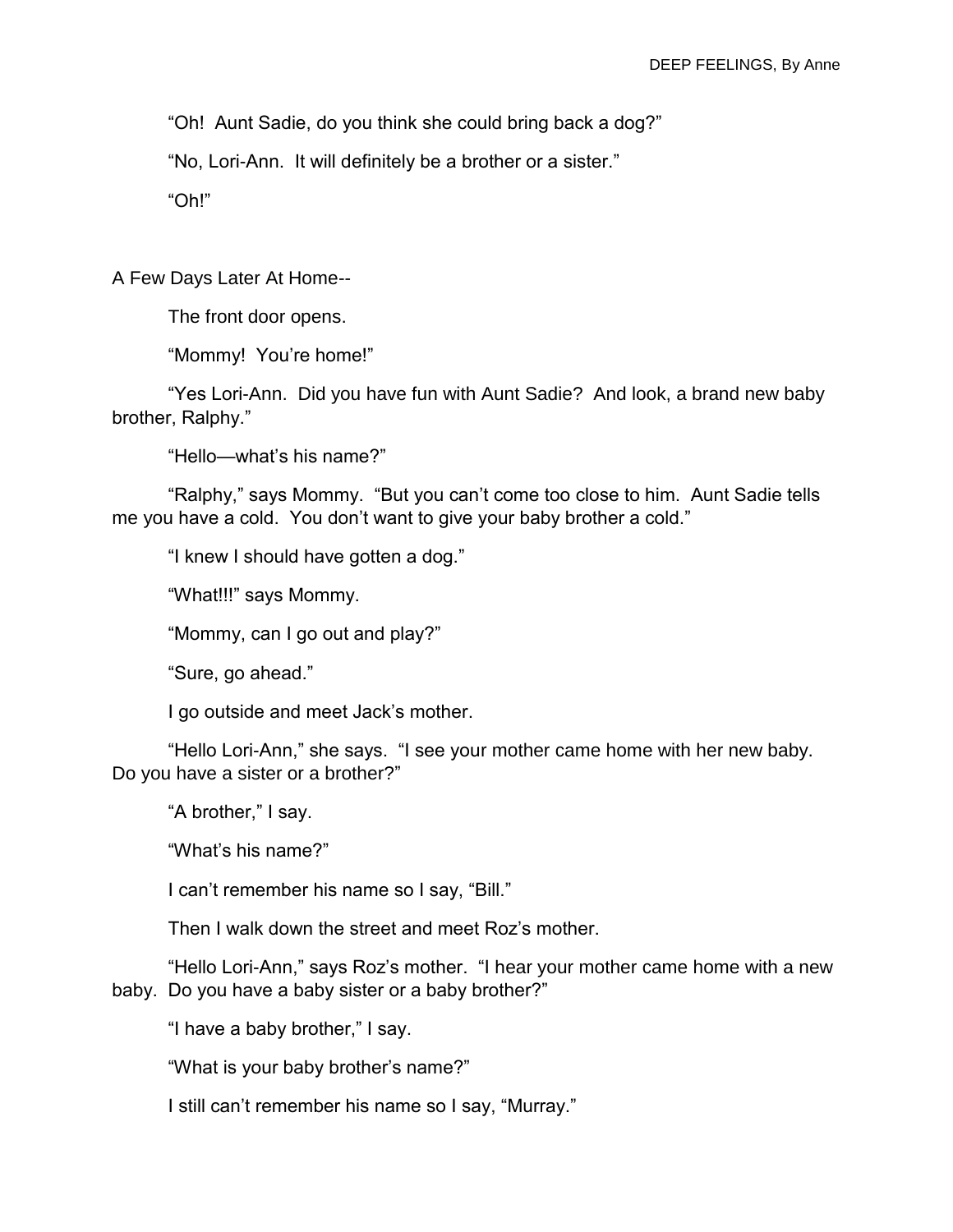Then I go home. Mommy is feeding the baby. She is trying to nurse him, but he won't do it. She finally gives him the bottle. He drinks from it. I think he's crazy. I would love to be nursed. I think I'll go and nurse my dollies.

Later Aunt Sadie says to me, "How do you like your new baby brother?"

"I don't know," I say.

"You know," says Aunt Sadie, "we should have kept the sales slip from the store where we got him. Then we could return him."

Oh my! I'm thinking. What if they find MY sales slip. Then they'll return me!

I think I'll hide in the closet. I open the closet door and hide in the back of the closet. All I can smell are moth balls.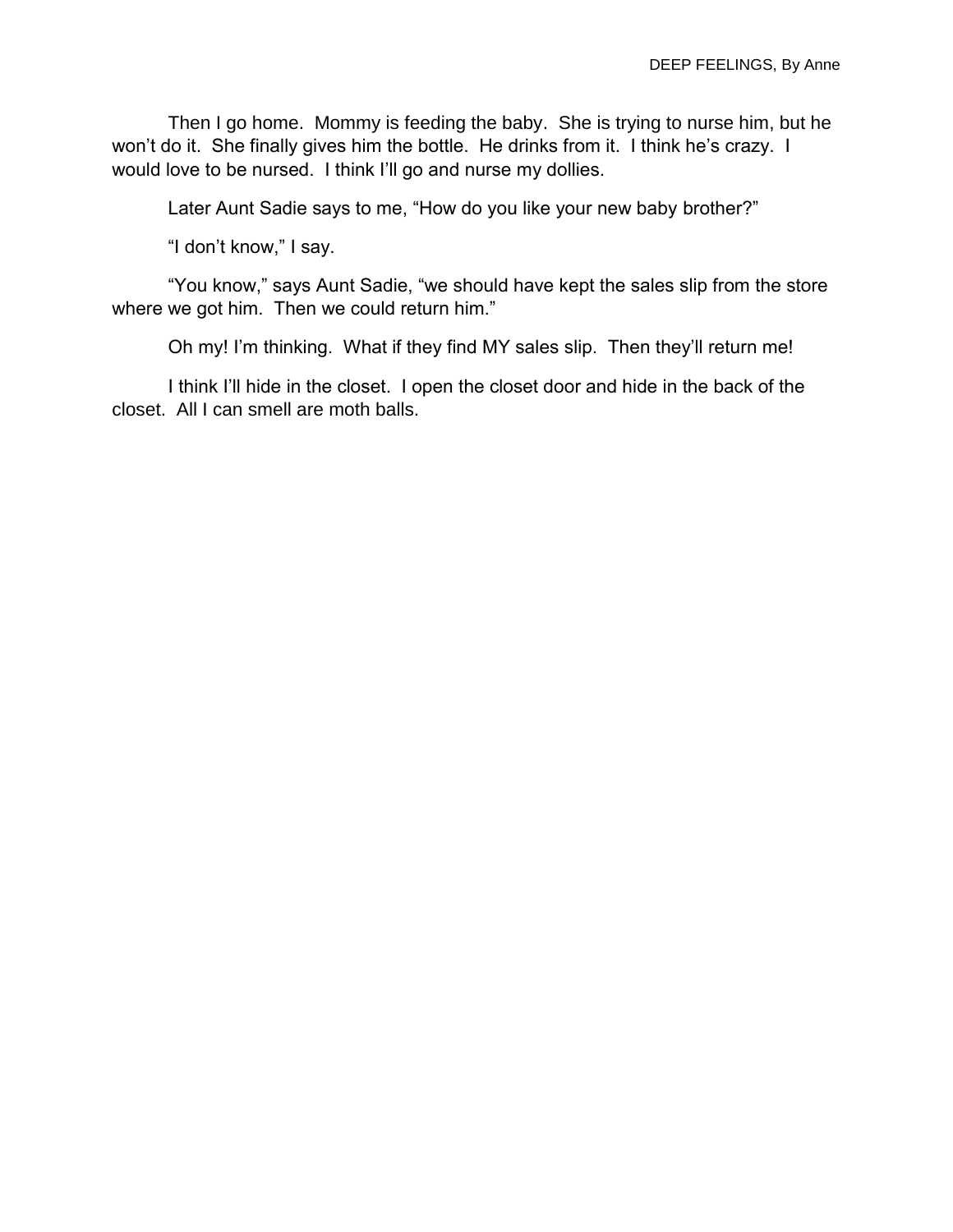#### **Chapter III**

Summer When I'm Eight-Years-Old--

"Here's the bus for day camp," says Mommy. "Lori-Ann let's go."

I get on the bus. But I have to pee and there is no bathroom on the bus. And I can't help it—I go in my pants. I go to camp everyday and I'm always peeing in my pants at camp. And the kids laugh at me. Once I was outside the bathroom. I decide I'd better go to the bathroom. I get inside and before I got the chance to pull my pants down, I pee in my pants.

I like camp but I wish I were a boy. The boys get to joke around and play rough. Not the girls. We have to be "little ladies." I hate that.

My aunt once gave me as a present four pretty bottles of perfume. Then I told her how I was playing football with my friends—you know, two-hand touch. So my aunt told me that the perfume was not for girls who play football. I decided not to use the perfume.

My favorite part about camp is their petting zoo. I love playing with the snakes and petting the rabbits and the goats. They also have tiny little kittens. Mommy and Daddy won't buy me a dog or a cat, but at least I have a petting zoo at day camp. And we also have horseback riding. Love it.

Then on weekends I am home. Mommy goes shopping sometimes and leaves Ralphy and me home with Aunt Sadie. Aunt Sadie loves Ralphy. Everyone is always saying how much she loves Ralphy. One day Mommy was out shopping. Ralphy was in the kitchen with Aunt Sadie and I was in the living room. Aunt Sadie gave Ralphy lunch, but she never called me in for lunch. I was hungry but I didn't say anything.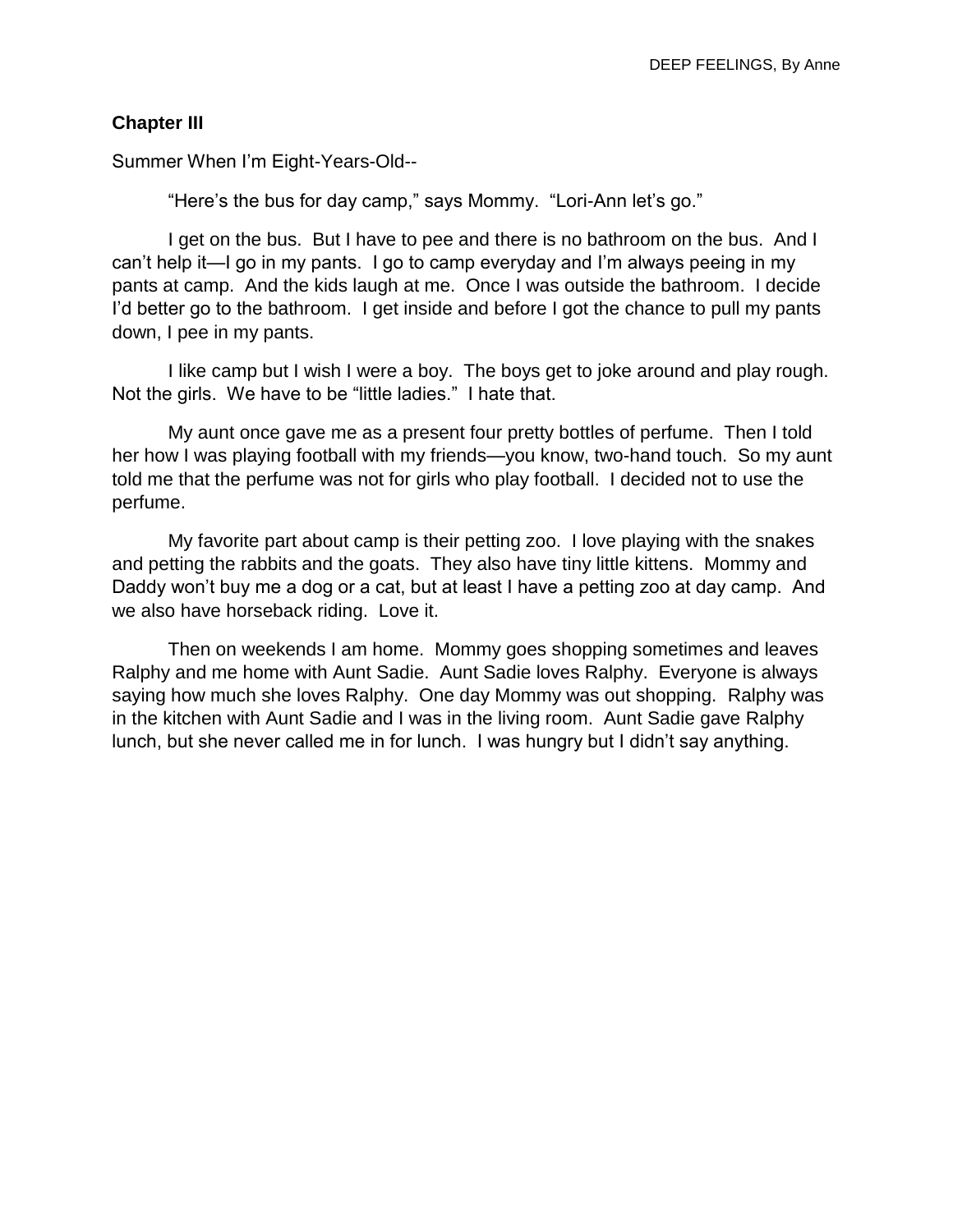#### **Chapter IV**

After The Summer--

Then summer is over and I'm back in school again—in the third grade. I like school. It is relaxing. I love the "three R's," reading, 'riting and 'rithmetic. I also like history.

But there are things I don't understand in history. The teacher keeps saying how bad the British were to the colonists, how bad the British were. How do they teach the American Revolution in England? They couldn't teach it that way in England.

Another thing I don't understand is the Bill of Rights. We are supposed to have freedom of speech, freedom the press, and freedom of assembly. But outside the front of our school there is a sign that says "no loitering." Isn't that against freedom of assembly?

But one good thing that's happening is that now I am a Brownie Scout. We hold our meetings in the American Legion Hall. It's so much fun. We sing, play games, and put on plays. I love it all. We put on the play The Wizard of Oz. That was so much fun. I was Dorothy.

Then there are times when the meetings drag on a bit. That's when my friends and I hang out in the kitchen. We look through all the cabinets and the refrigerator. Guess what we find in the refrigerator? Beer! So we drink the beer at the Brownie Scout meetings. It really doesn't taste so good, but it's fun.

My Brother Ralphy—

Meanwhile Ralphy is five-years-old and guess what? He's playing with my old dolls and that expensive doll carriage.

"Don't tell anyone that I'm playing with dolls," he says to us.

What do I care if he plays with my old dolls and doll carriage.

One day I'm in my room with the door closed and I hear my father say to my mother, "Charlotte, remember we were so worried about spending all that money on that doll carriage? Well, now I'm glad we did because Ralphy is playing with it."

I felt so relieved.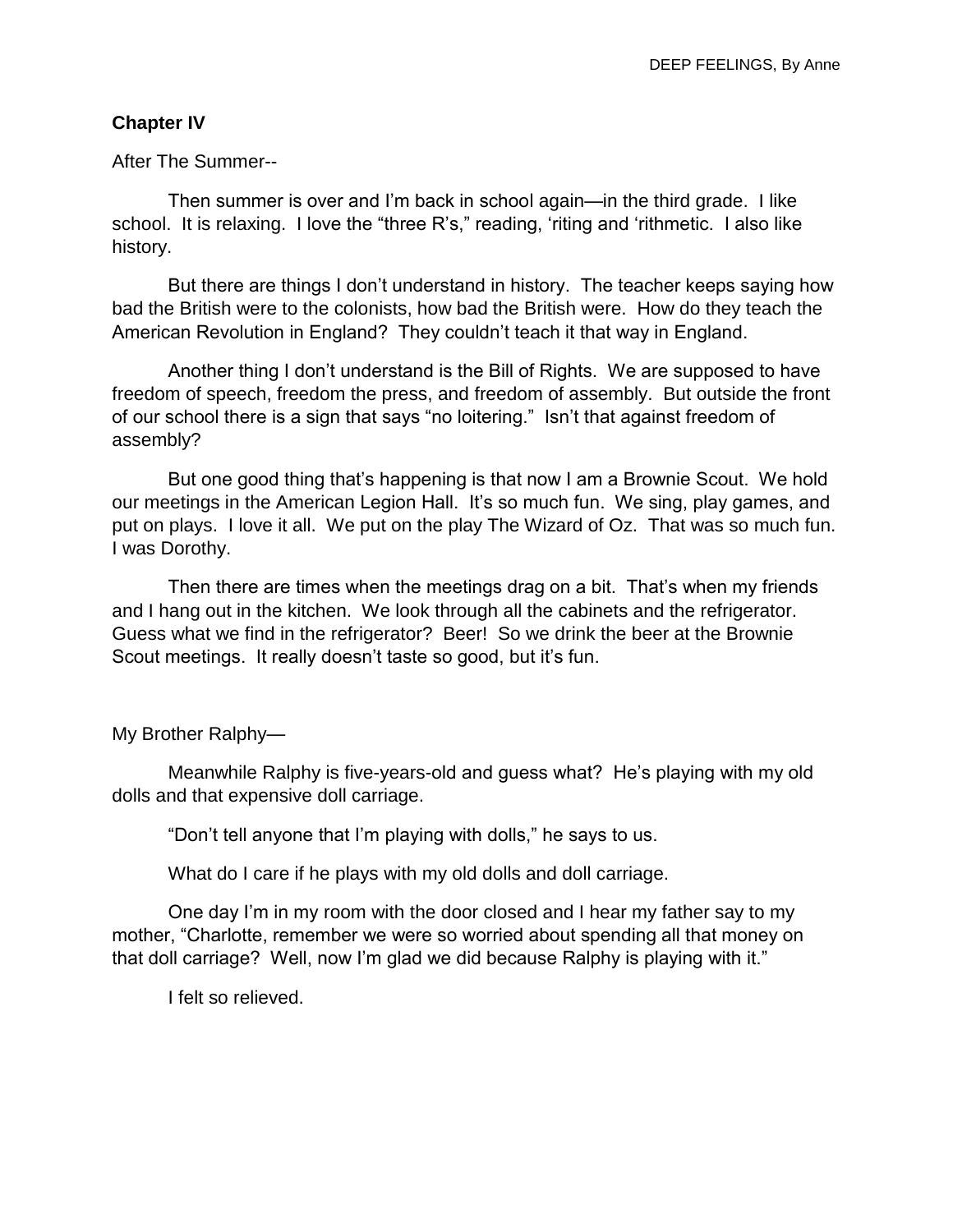#### **Chapter V**

In Junior High--

A few years pass and I'm in Junior High. I'm in seventh grade. I was supposed to be in an advanced class, but my teacher didn't want me to go into an advanced class because I was sick most of the year in sixth grade and missed a lot of school. So I'm stuck in this class and I find school boring.

Then I started feeling strange feelings inside me. And the kids make all kinds of comments about sex. And I think there is a connection. And the feelings won't go away. When my mother told me how babies were born when I was younger, she never mentioned these feelings—these scary feelings. These very scary feelings.

"Mommy," I say to my mother, "can I go to a psychiatrist?"

Mommy says, "that's just for rich people."

Then my mother keeps poking me in the behind.

"You're sticking out. You're sticking out. You're going to have to wear a girdle."

So I try wearing a girdle.

"Mommy," I say, "this girdle is so uncomfortable. Do I have to wear it?"

"Yes, you are sticking out. And you must wear bigger tops also. You are sticking out."

"If I wear bigger skirts, do I still have to wear a girdle?"

"If you don't stick out—OK. I won't make you wear a girdle."

So then I buy bigger tops and bigger skirts. Also, I buy bigger pants, although we are not allowed to wear pants to school. And then Mommy doesn't make me wear a girdle.

People would say to me, "Lori-Ann, your clothes are too big on you."

And I would answer, "I like big clothes." And then everyone is happy.

But my mother doesn't really want me anymore. I hug her and she doesn't hug me back. She just says, "what are you doing that for?!" or "you yelled at me this morning, now you're doing that?!"

I wish I had a boyfriend, someone who really cares about me.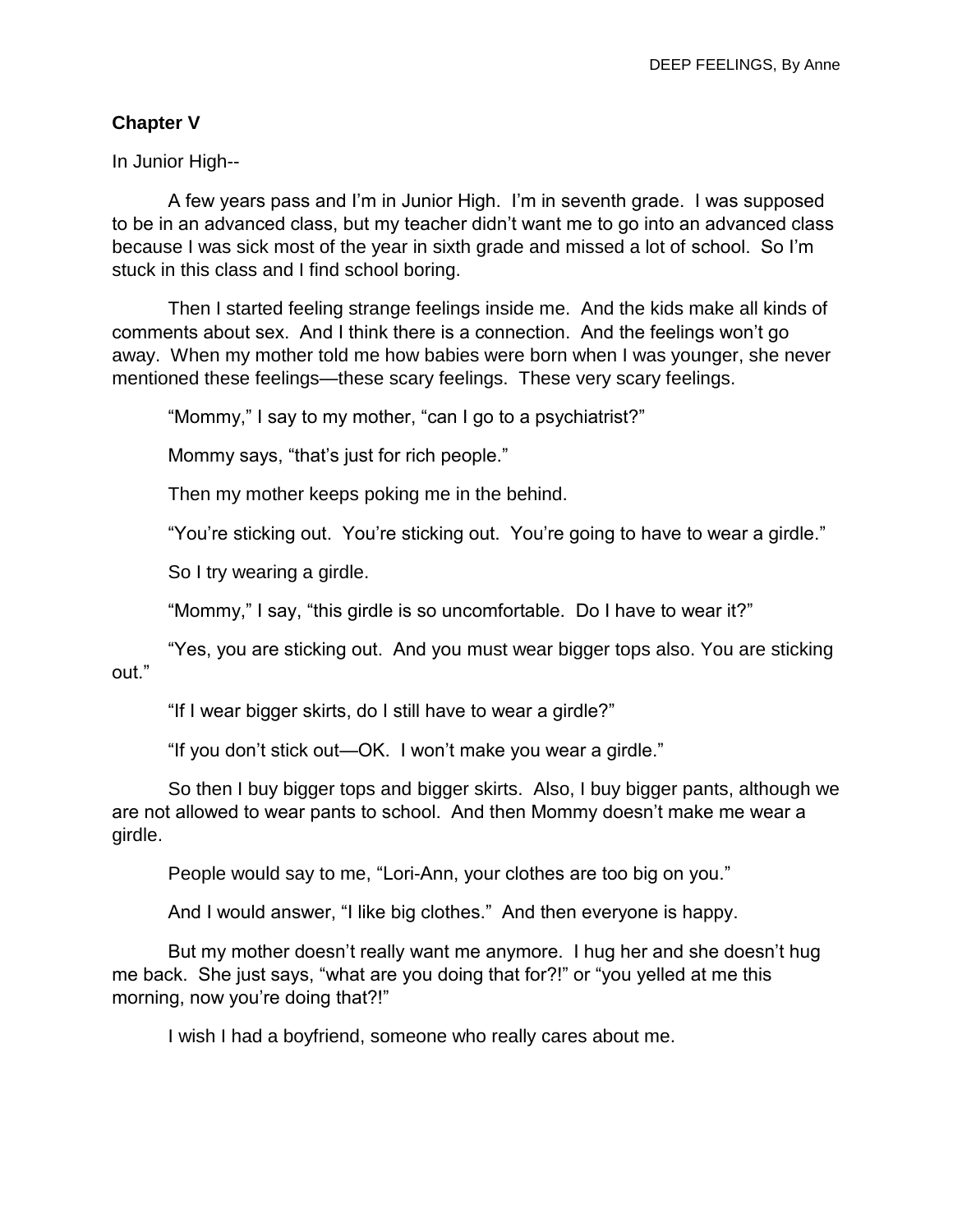Things really started getting confusing in Junior High. I start joking around a lot and the teachers get mad at me. I wish I could be good so my teachers would like me and my parents would love me.

I start stealing candy from the candy stores. I don't know why I do it. I have money to pay for it. But I steal it anyway.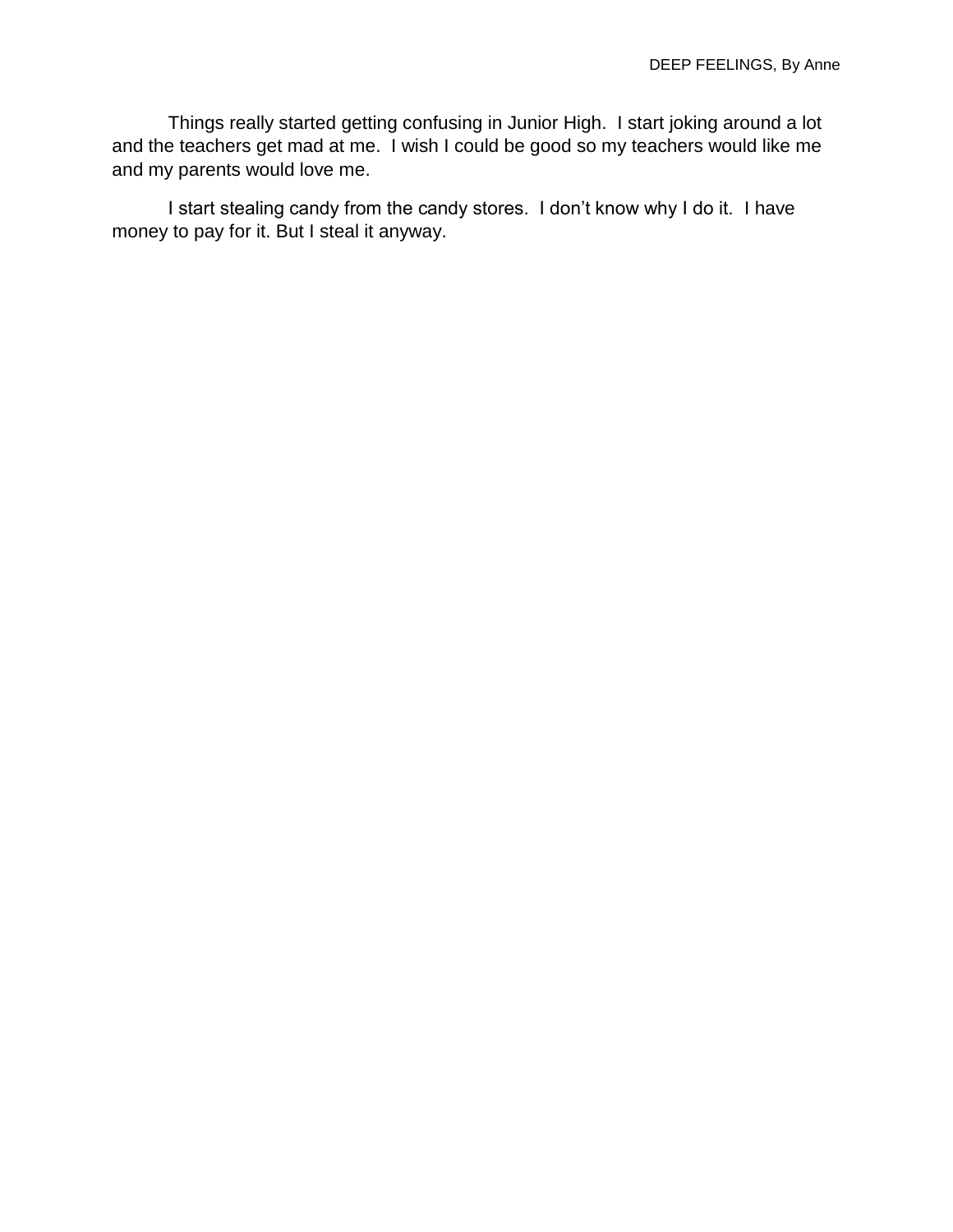#### **Chapter VI**

Eighth Grade—

Then comes eighth grade. Things go from bad to worse. I fall for Willie in my class. His mom works in a clothing store near my school. And Willie is so cute.

"Hi Lori-Ann," says Willie. "Do you want to come to my house after school?"

"OK Willie." I'm so excited. Willie really likes me."

After school Willie takes my hand and we walk to his house. My heart beats faster and faster. We walk to his building. We go inside. We take the elevator. Then we go up, then we get out, and then we go to Willie's apartment.

I know Willie likes me. After we go in his apartment, he kisses me on the mouth. We go into his room. I take off all my clothes and lie naked on the bed with him.

"I love you Willie."

"I love you Lori-Ann."

We just hug and kiss. Then I get up and put on my clothes.

"I'm going home now Willie."

Willie starts laughing. "You're a whore," he says. Then he spits at me into my hair.

"Whore, whore," he laughs.

I run out the door and run home crying.

The next day in school the kids are pushing me.

"Whore, whore," they laugh.

Then another boy wants to date me after school, Billy.

"Do you want to go out with me after school?" says Billy

"Okay," I say. Maybe Billy really likes me.

After school we go into the hallway of one of the buildings nearby and just make out in the hallway. After making out I leave and go home.

The next day at school the kids are teasing me again. "Whore, whore," they laugh.

I feel so terrible. All I want is love and now I'm a whore.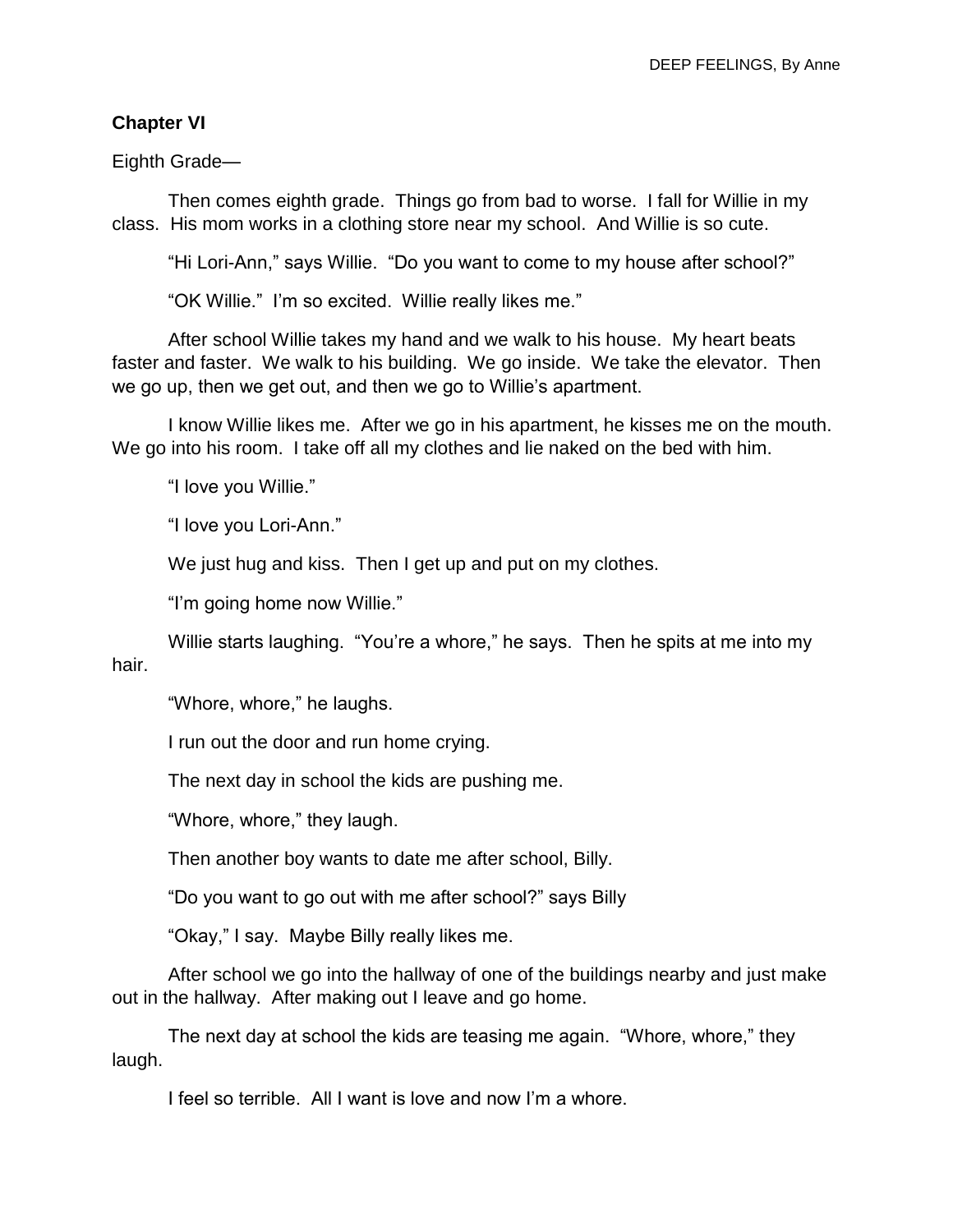Now Ben wants to go out with me. I don't know why, but I go out with him. I feel so special when I'm alone with a boy. I don't feel like a whore until afterward. Anyway, I go with Ben to the storage room in his building's basement and we lie down on a mattress there and make out. The next day he tells everyone in school and they shout at me, "Whore, whore."

I don't understand, if sex is so bad, why do you have to do it after you are married? And besides, we didn't do sex, we just made out. But they still call me "whore."

Then there is another boy in my class who likes me, but I don't like him and I don't go near him. But his girlfriend, who is in another class, is jealous. For what, I don't know. But outside the class in the halls or outside the building, she and her girlfriends gang up on me and pull my hair and push me down the stairs.

And then something else happens. My English teacher in English class starts yelling at me.

"Lori-Ann, why was your English book lying on the ground outside school? It's all ripped and dirty. What is the matter with you? Don't you know how to take care of your things?"

I get very upset and start to cry. But no one cares. Then I find out what happened from some of the kids. Jenny threw my book out the window.

"Jenny," I tell her. "I'm going to beat the shit out of you. I got in trouble cause you threw my book out the window. Meet me in the schoolyard after school."

And so after school we start fighting in the schoolyard. If I'm too far away from Jenny, the kids push me closer to her. Anyway, I win the fight cause Jenny gives up and walks away.

The next day at school our home room teacher asks me, "who won the fight yesterday?"

"Me," I say.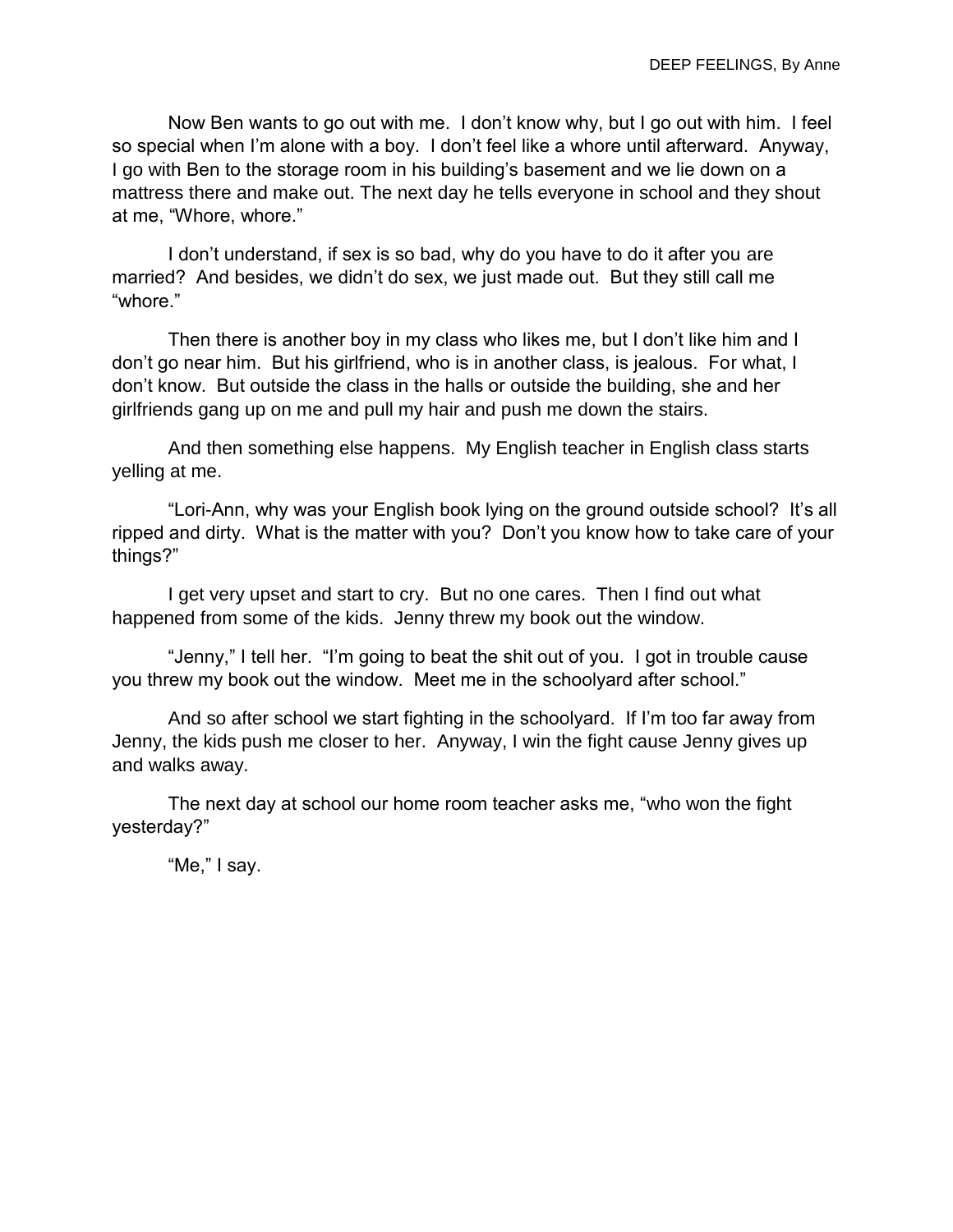#### **Chapter VII**

Ninth Grade—

I'm now in ninth grade, high school. My parents are sending me to a private high school. They say I'll get a better education in a private school. And thank goodness we have to wear a uniform. And in this uniform my mother doesn't poke me here and poke me there and say "you're sticking out."

My favorite subjects in school are English and art. I spend hours at home making up stories. I don't write them down but I do pastel paintings illustrating them. I do this all in my room with the door closed. No one bothers me, except when I get a phone call.

I like talking on the phone except to Jill. She lives around the corner from me and she is a pain in the ass. She bosses me around and wants me to come over her house all the time. I don't want to go over her house. Then I have to make excuses up—I'm being punished or I have to study for an exam and I can't concentrate on my work over her house. What a pain in the ass.

Sometimes I'm busy and don't answer my phone. So Jill then calls my mother up to have me call her back. Then I keep hearing from my mother, "did you call Jill back? You have to call Jill back."

Then when I finally call her back, I get from her, "come over my house. Why don't you come over my house?"

Thank goodness for my stories and my pastels. I would like to be an artist and just do pastels and maybe watercolor and acrylic. That is my dream, to be an artist. That is my dream.

Meanwhile Ralphy is going to be nine-years-old and he is going to have a birthday party in our backyard. And he also has some demands upon me.

My room is on the ground floor and my window looks out onto the backyard.

"Don't get dressed or undressed in your room when my friends are here," he says. "And also keep the blinds closed."

"But if I get dressed or undressed, the blinds will be closed," I say.

"No, listen to what Ralphy says," my parents insist.

"OK," I say reluctantly.

"Also," my parents continue, "no bossing Ralphy around during the party."

Then comes the party and we are all in the backyard with Ralphy's friends.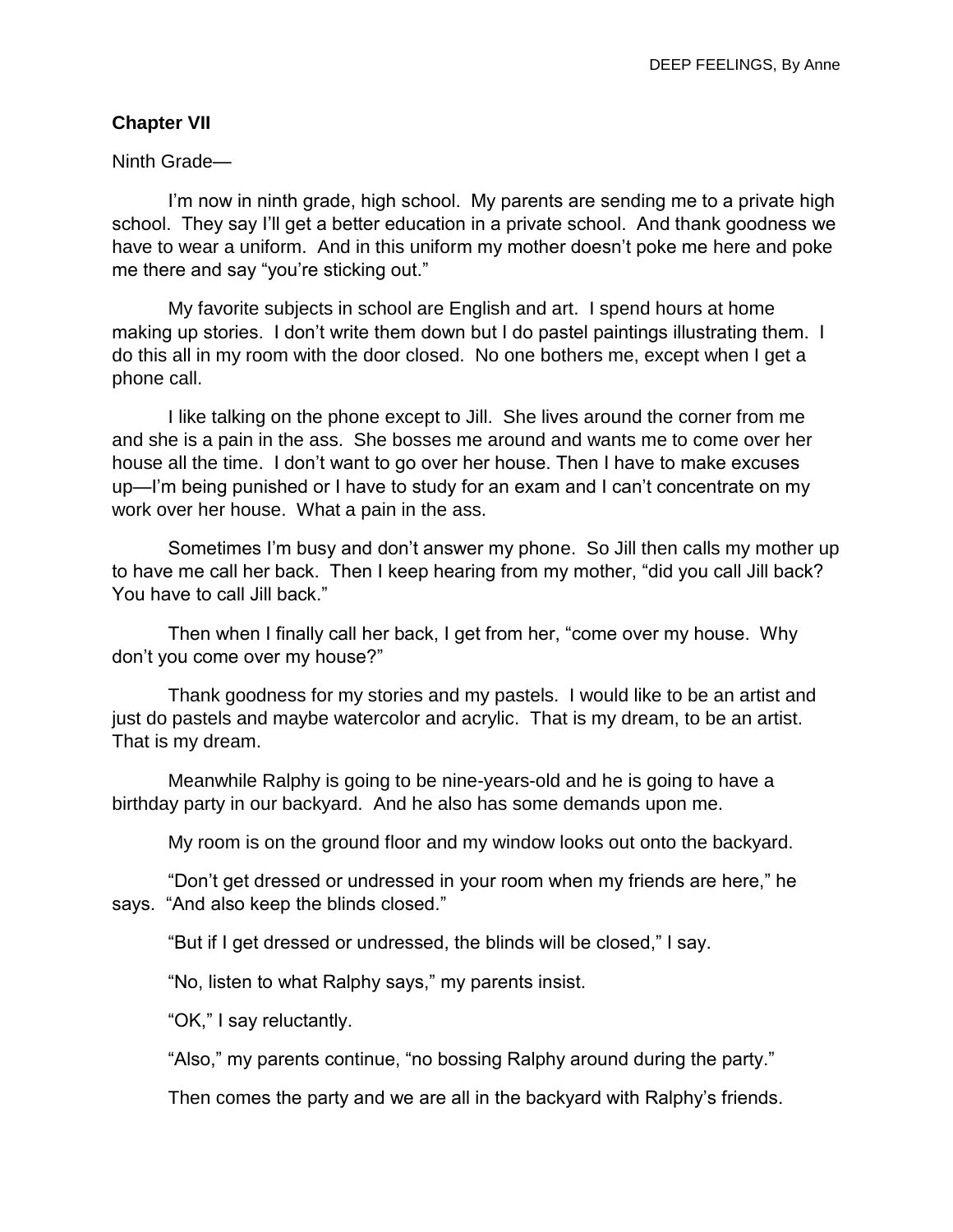"Let's play hide and seek," I suggest.

"No," says my father. "No bossing Ralphy around."

So I go inside to my room and sit by myself in the room with the blinds closed through the whole party listening to everyone else having fun.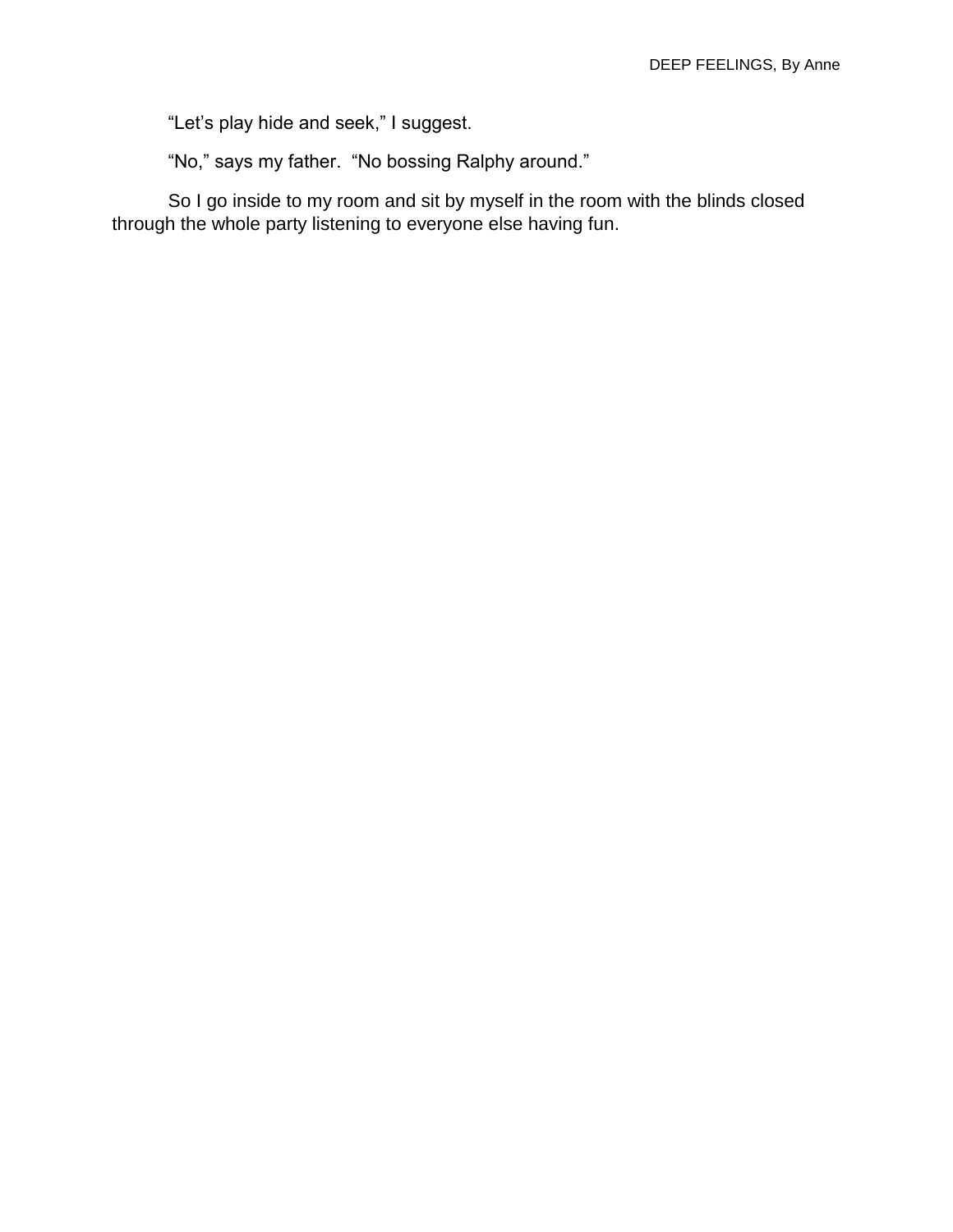#### **Chapter VIII**

The Next Three Years of High School—

School is OK. It is a little bit hard except for English and art, but it's OK. But some of the boys make fun of me. I don't know why. And the girls talk down to me. I know I'm a little different, but why don't the kids like me?

And my parents too. My mother is always arguing with me and my father is always lecturing me. I can't seem to please them

I think you would make a good teacher of little children," says my mother. "You are good with little kids."

"But," I say, "I don't want to teach little kids. I want to be an artist."

"Then you can teach art in junior high or high school."

Shit! I think to myself.

Then there are my father's lectures, "you are judged by the company you keep."

What's wrong with the company I keep, except for Jill, whom I can't get rid of?

And my girlfriends at school are always talking about the same thing, what's going on at school or what television program they saw, over and over again, almost every day. There must be more to life than that—school and TV. Why am I so different? Why can't I think like other people think?

Then there's this boy in my class who I used to think was OK, but now I can't stand. I was at a class party and was dancing with him a little away from everyone else. So he feels me up. I got so scared I just ran away. So then at school he starts bragging to some of the boys that he felt me up. Embarrassing! Then he starts calling me "simple." I should have had the presence of mind to scratch his face after what he did at the party. Then everyone would be laughing at HIM.

Sometimes life gets to be a little too much for me. I start daydreaming about being popular and I live in my own special world. In my world everyone admires me and I'm popular and pretty. Or I have the good me and the bad me. The good me gets good marks at school and I go out with my friends. The bad me gets bad marks at school and is punished. I have to stay home alone.

Then there are the boys—John and Jeff. John I liked the first and second year of high school and Jeff I liked the third and fourth year of high school. John I went out with only once, to the junior prom. Jeff I went out with a few times, one of the times was the senior prom.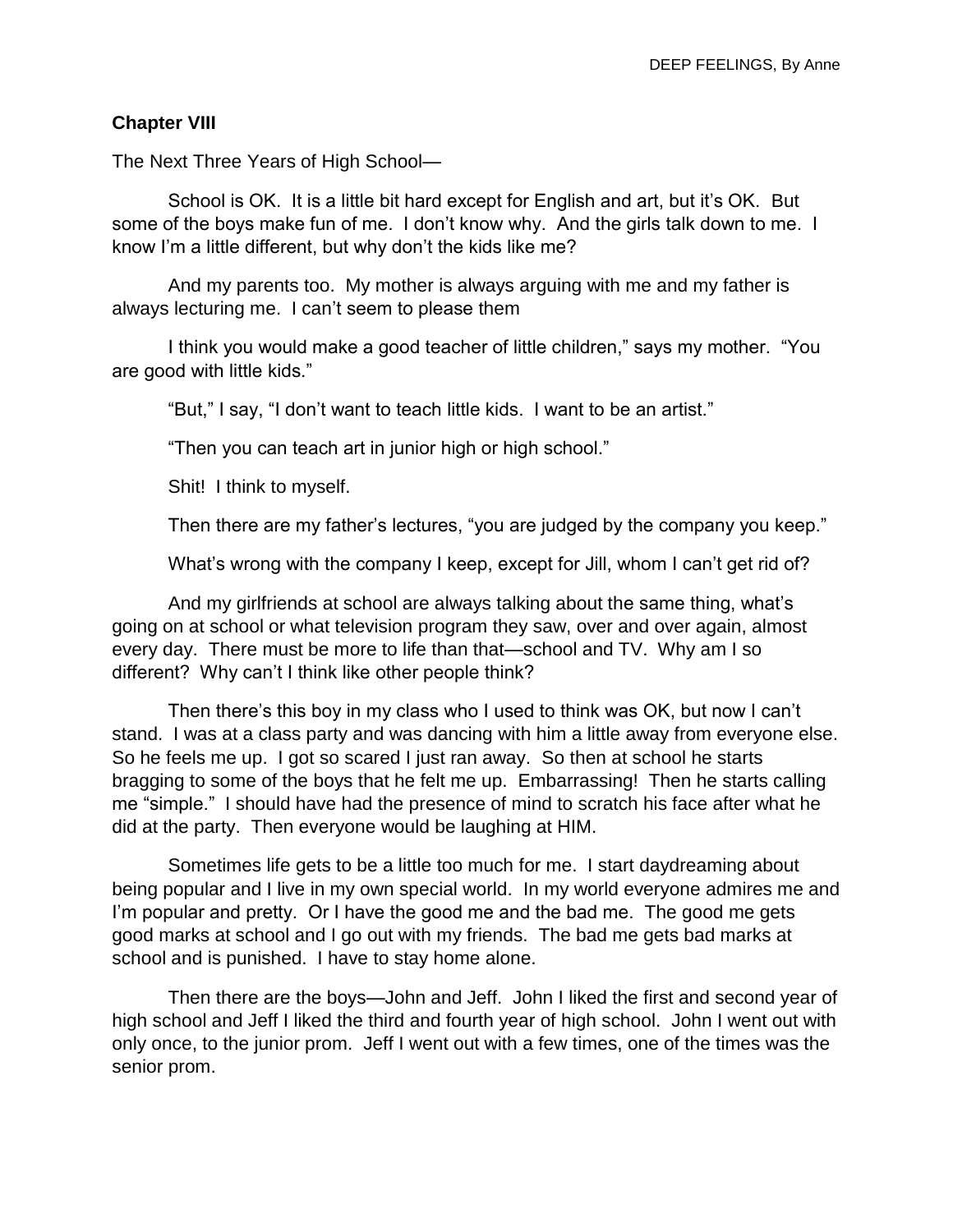It's hard going out with boys. If they get fresh you're supposed to say "no." But I'm always thinking "go." I want to be good, but it's really hard. And I'm not always as good as I should be.

Then comes college applications. All my girlfriends want to be teachers. And my parents want me to be a teacher. I can't stand the idea of being a teacher. Sometimes when I sit in class, I think the only thing worse than sitting here is being up there teaching. And, also, what if college is too hard for me? What if I can't do it?

So I start thinking of junior college. That's only two years instead of four. That I probably could do. There I can take secretarial studies and get a decent job afterward. But my mom is against it. She says with junior college I'll only be "half baked."

So I applied to four four-year colleges and I got into three of them. I decided to go to Vermont College. My cousin had visited that school and he says the college looks really good with a real college life. Then I visited Vermont College. It is in the country and really beautiful. And two kids from my high school are students there and they love it. So off I go to Vermont College.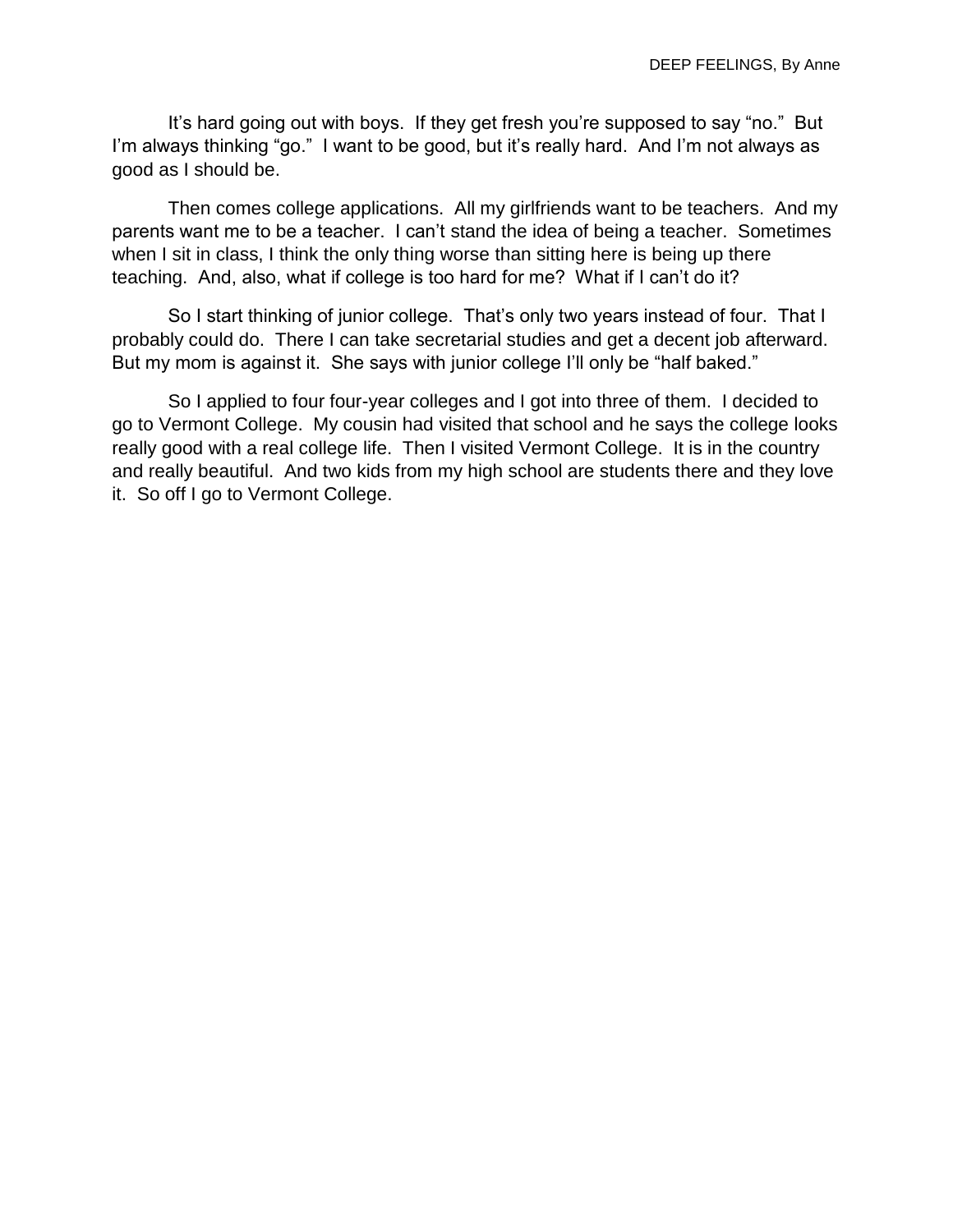#### **Chapter IX**

#### Vermont College

I meet my roommate, Ellen. This whole experience is really scary. And all these books we have to read!

And then there are the boys—obnoxious. They see my picture in the catalogue and they call me up. Then if I go out with them all they want is to get into my pants whether I want to or not. And usually that's all I see of them, just once. One guy I was going out with three times and that was it. Until I met Carl.

Carl is different. He seems to care about me. That is, as much as someone can care about someone else. And I like him too. That is, as much as I can. I do not believe in love anymore.

Carl is the first boy I have sex with. It is in the back seat of his car. But it is weird. I don't feel a thing. I'm completely numb. What's going on? Are we having sex or not? Afterward I say to Carl, "What just happened?"

"Well," says Carl smiling, "as the saying goes, you just got laid."

But, I'm thinking, I'm not bleeding. Aren't you supposed to bleed the first time?"

Carl is OK. At least I don't have to deal anymore with the grotesque dating scene. We hang out together, study together, and make out together. The only thing I don't like is sex with him. But I do it anyway. And it hurts, really hurts. The first night I was numb and now it hurts.

My parents don't like Carl. But I am having a good time. I like the status of having a boyfriend. It makes me feel special. My father and Carl don't like each other. Each one has to be boss and there can only be one boss. I feel as if I'm part of a tugof-war. I'm the rope and Carl and my father are tugging on opposite ends of me.

Then I'm thinking that maybe I should break off with Carl. This tug-of-war is just too stressful. If I mention breaking up to Carl, he accuses me of putting my father before him.

But I am intrigued by Carl. His life is so different from mine. I find this fascinating. He grew up on a family farm with ten brothers and sisters. And for grade school he attended a one-room schoolhouse.

Carl is good at studying. I'm having a little trouble with it but as time goes on I'm getting better and better at it. But my marks are not good. And my father is angry. He is angry that my marks are not good and he is angry that I'm going with someone he doesn't like.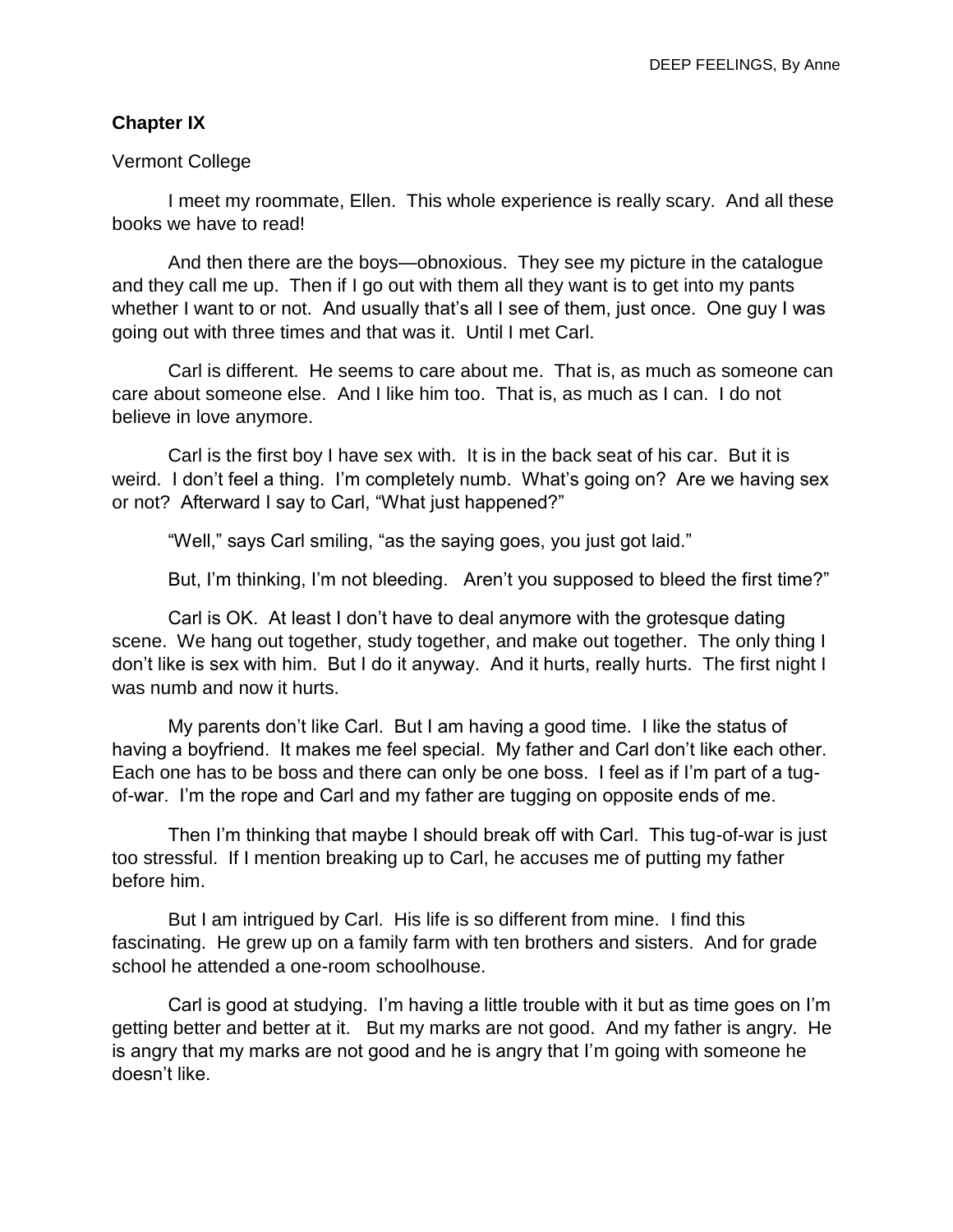But by the middle of the second semester things are starting to pick up and I'm enjoying school. I'm also getting tired of Carl. The novelty of going with Carl is starting to wear off. But I figure I'll stick it out with him until the end of the school year and start out fresh going out with other guys the second year of college. That way I don't have to deal with the grotesque dating scene again until next year.

Carl is also graduating this year and starting this summer will be working for his uncle down in Texas. He wants me to go with him to Texas. I'm not going but I don't say anything about that to him yet.

"Carl," I say when the school year is over and my parents are up at school to take me home, "I think we should break up. I don't want to go to Texas. I want to stay and graduate Vermont College."

"You are putting your father before me," says Carl angrily."

Then there is a long pause.

"You know," says Carl, "I'm going to help your parents pack your belongings into their car."

"No Carl. Don't do that."

"Yes, I'm going to help them."

"No don't," I say again

"I'm just going to help them," he says again.

He leaves me to go to the car while I finish packing some things together.

A little later while driving home my father tells me, "you're not going back to college next year."

"But I broke off with Carl," I say.

"It doesn't matter," he says.

"But why can't I go back to school?" I ask.

"Because," says my father, "I want you near me."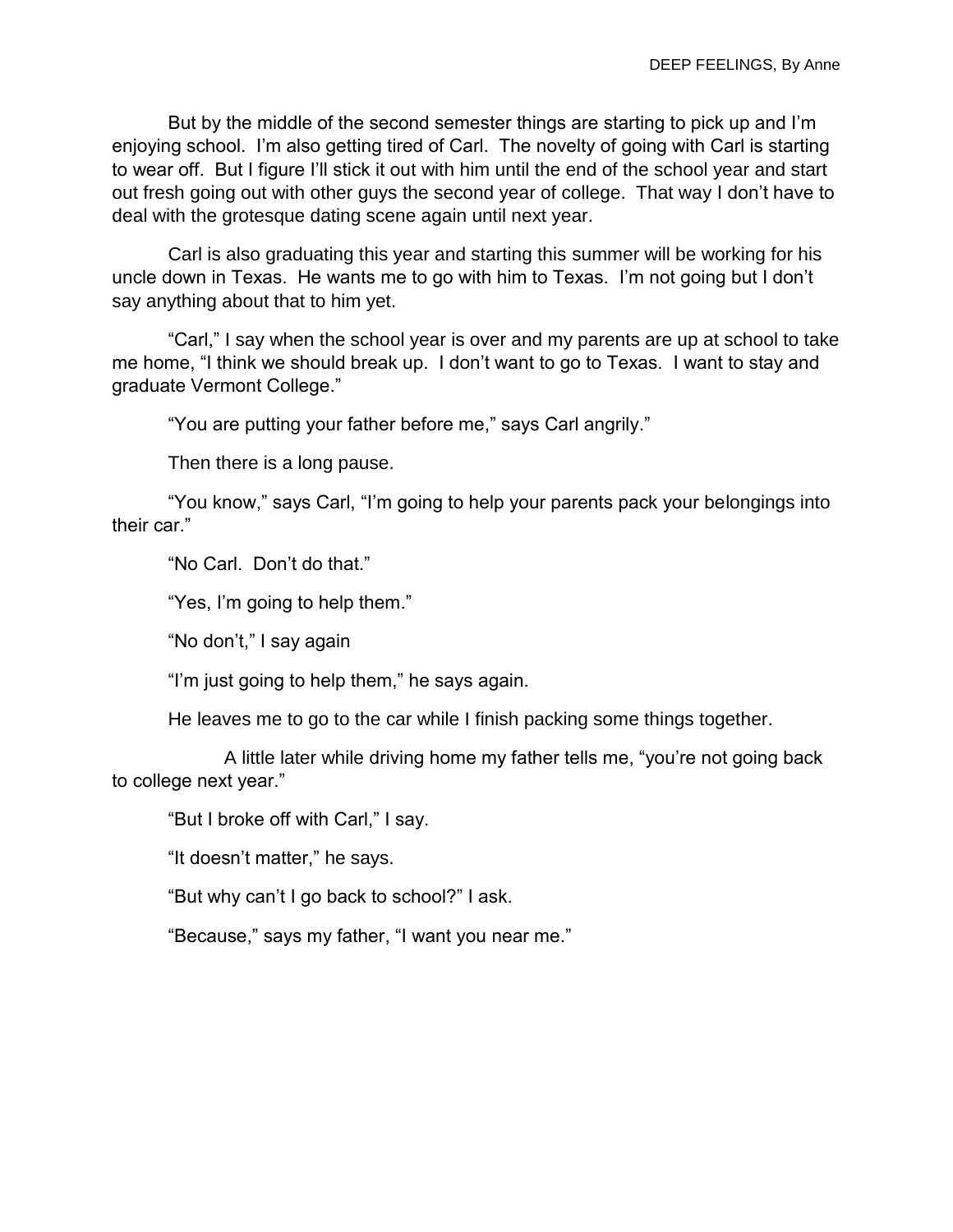# **Chapter X**

Secretarial School—

I don't like to think of myself as a drop-out or a failure—so I won't. I think of myself as going into my sophomore year of college. I'm going back to college someday. College isn't easy but it's satisfying to learn new things.

My mother starts saying to me, "You don't have to go to college. Not all girls go to college."

"Well, if I don't graduate college, I won't marry a man who graduated college."

"What!" says my mother all upset.

"Or maybe," I go on, "I won't get married to anyone."

"What!" says my mother even more upset."

"I'd like to apply to secretarial school," I say to Mom.

"Now that sounds like a good idea," she says.

So I apply to the American Secretarial School and I get in. I'm all excited. I'll now have a career. And if my parents won't send me to college, I'll work during the day and go to school at night. And if I save up enough money, maybe I can finish college going full time during the day.

Fortunately my father sends me to secretarial school. All the students are girls right out of high school and they are less mature than I am. However, I study hard and after seven months I graduate.

Now I'm beginning to wonder what I really want to do. All along I've been doing some pastel paintings while I was going to secretarial school. I need some more art supplies so I go to The Sunny Art & Frame Shop in my neighborhood where I've been going for years.

"Hi Gail," I say to the owner.

"Hi Lori-Ann."

"I just graduated from Secretarial School and I'll be looking for a job. I also want to go to college at night."

"Well, you've come to the right place Lori-Ann. I have a half-time position open. It involves sales and straightening up, but also some typing."

"That's wonderful Gail. I accept. And half-time is perfect. More time for my artwork and more time for school."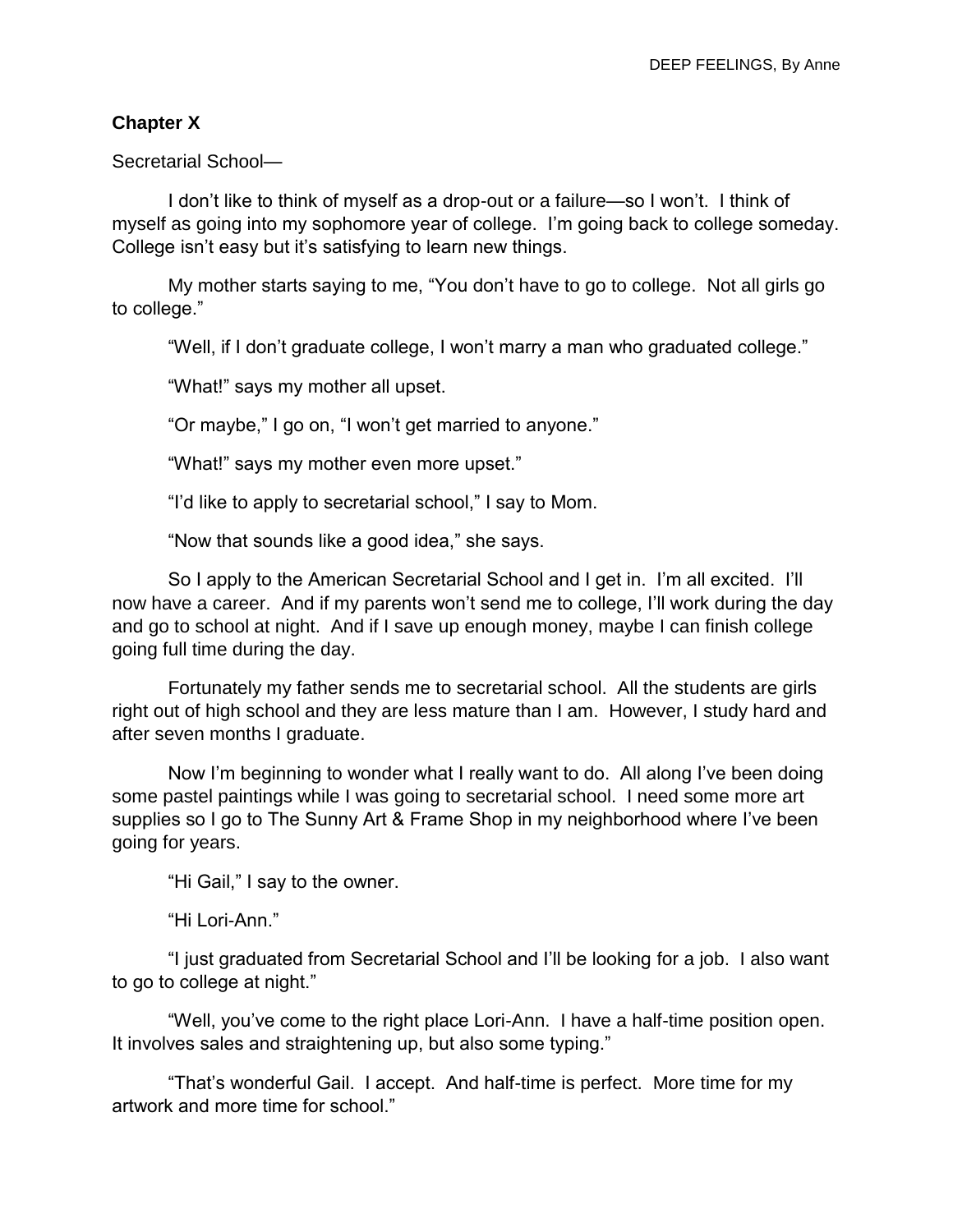"Why aren't you going away to school anymore? What happened? Weren't you going to Vermont College?"

"Yes, I want to go, but my father won't send me back."

"Why not?"

"Don't know exactly," I say. "He is angry because my marks weren't good and he didn't like my ex-boyfriend."

"That sucks. But that was smart of you to go to secretarial school. Now you can work here. By the way, you never showed my any of your artwork. I'd love to see it. Oh, would you be able to start work this coming Monday? It would be nine to twelve Monday through Saturday."

"Gail, I'd love to. I'll also bring in two or three of my pastel paintings for you to look at."

"Great Lori-Ann."

"Oh, Gail, I'd like to buy a few pastels. That's what I came here for."

"OK. Here are the boxes of pastels. Just pick out the colors you want."

"Thank you."

After I purchase the five pastels I want, we discuss the salary. I then go home.

"Hi Mom," I say entering the house. "Guess what?! I got a job working at The Sunny Art & Frame Shop. My hours are nine to twelve Monday through Saturday. That will give me time to study when I go to school at night."

"Your father will send you to school," says Mom sternly. "But only if you're serious. Only if you're serious."

What an attitude, I'm thinking. What am I supposed to do now—beg. I just walk out of the room. I'll pay my own way. And at one point I should move out. But I can't afford to right now and still pay for school, rent, food, and clothes. I don't think I could even if I work full time. But we shall see. Oh well.

I'll just finish the pastel painting I am working on. It's a people-scape and I love it. I'll show it to Gail on Monday along with "The Last Rose of Summer" painting I just finished. You know, I'm thinking, I work mainly in pastels and I love it. But I'd like to do more watercolor and acrylic.

It's Thursday and Monday finally rolls around. I'm at The Sunny Art & Frame Shop a few minutes to nine.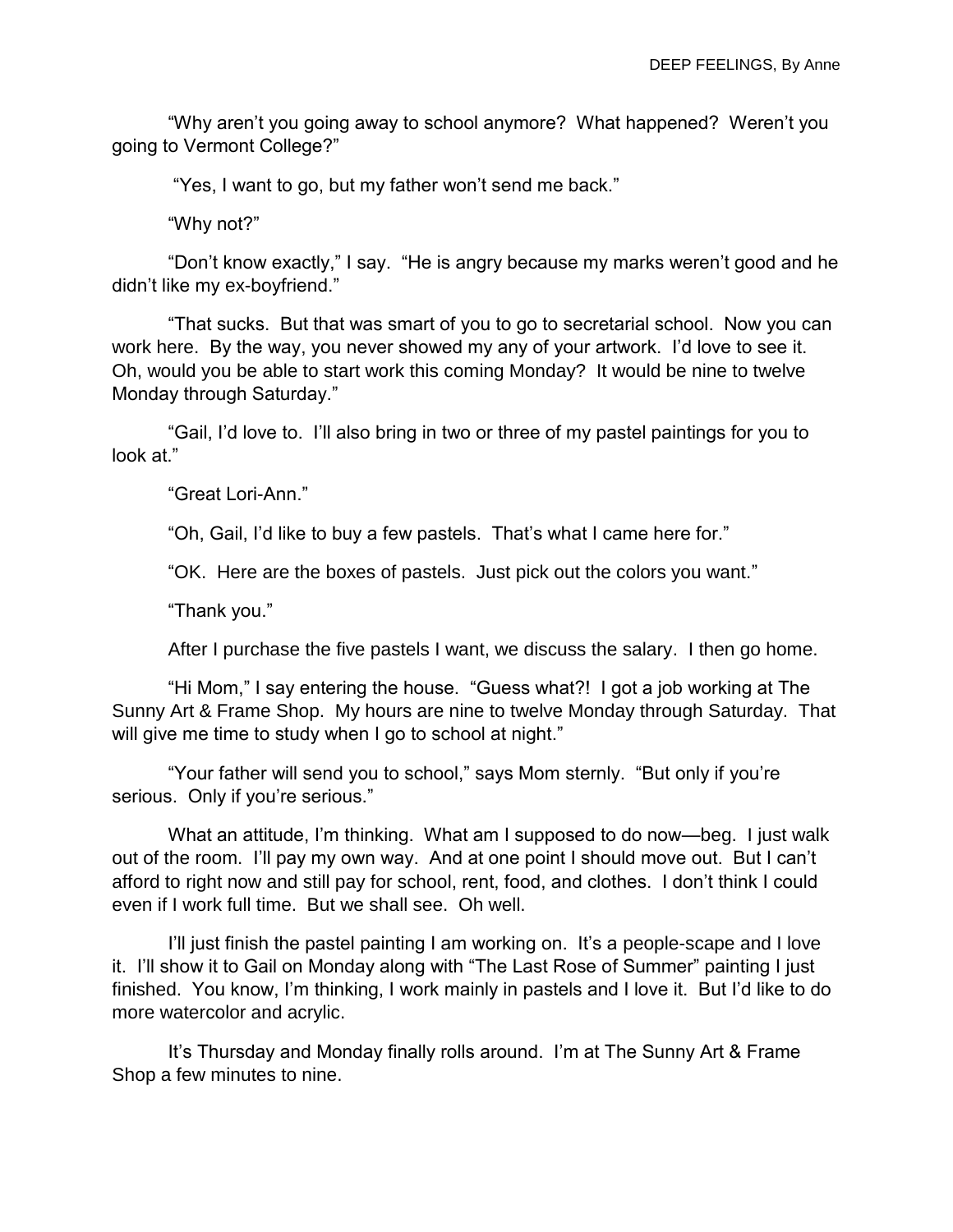"Hi Gail," I say as she is unlocking the door to the shop.

"Hi Lori-Ann. You're just in time to make a pot of coffee—first chore of the day."

"OK," I say.

So I make a pot of coffee and while it brews, start putting away things on the shelves in back of the store.

"Lori-Ann," says Gail, let me show you how this cash register works. The prices for things sold are written on the shelves where they come from. But first let's get our coffee."

So Gail explains it all to me while we sip our coffee.

"Oh," I say afterward, "I brought in two of my paintings you said you'd like to see."

I get my paintings.

"Wow," says Gail. "You really have talent. Oh, I need you to type up some forms for me. There is lots of stuff to type."

"OK Gail. That's what I'm here for."

And I spend the rest of my work day typing. Before I leave Gail says to me, "Lori-Ann, please bring in more paintings that you've done. I'd love to see then. And why don't you leave the two that you brought today here. We can frame them if you want to. I'll give you a discounted price."

"OK Gail. Thanks so much. See you tomorrow. Bye."

You know, I'm thinking to myself while walking home, maybe I'll wait with college. I have a job now. And I paint. In fact, after I get home and have lunch, I'm going straight to my painting. There are so many beautiful things to paint. Thank goodness for my camera. I now have some beautiful photos to paint from.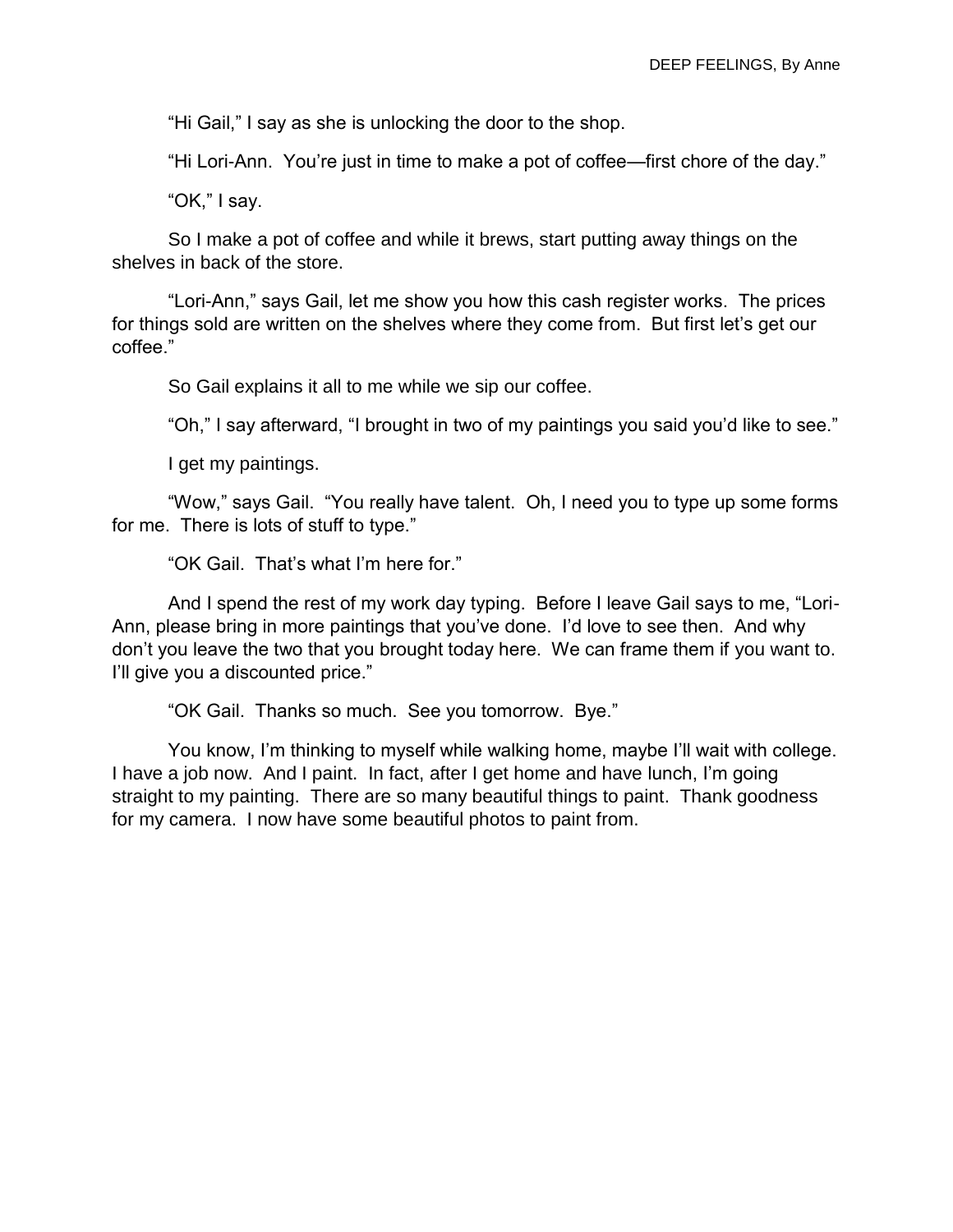#### **Chapter XI**

The Artists—

The next day I feel as if I'm floating on air I'm so happy. I float to work with the new pastel painting I just did. I'm so proud of it.

"Hi Gail," I say walking into the store.

"Hi Lori-Ann. What's that you have? Another painting?

"Yes Gail. And I'd like to frame this one."

"Let's see Lori-Ann...Oh, it's fabulous. We'll frame it and put it on the wall for sale. I have just the spot for it, next to the other paintings for sale."

"Oh Gail, I'm so happy."

"Good. Now after you make the coffee, please type up the stack of papers next to your typewriter."

"OK Gail."

I do just that and afterward I look at the paintings for sale including mine. They are all fabulous. And some of them are watercolor or acrylic. Both of which I'd like to work with. But it is twelve noon now and my work day is through.

"Oh Lori-Ann," says Gail, "tomorrow I'd like you to do some sales."

"OK Gail. See you then," and I walk home.

So I go home thinking of those five paintings Gail has up for sale. I have to learn a little more about acrylic and watercolor.

When I get to work the next morning, I'm doing sales. When no one is around, I do paperwork behind the counter.

"You know, Lori-Ann," says Gail, "if you want to learn more about artwork and branch out into other areas, I know a terrific artist who can mentor you. Her name is Sally. She comes here for supplies every week or two. I'll introduce her to you the next time she comes in."

Just then who walks in but Sally!

"Hi Sally," says Gail, "speaking of the devil."

"What are you saying about me now?" says Sally. "I did come here to buy some canvasses."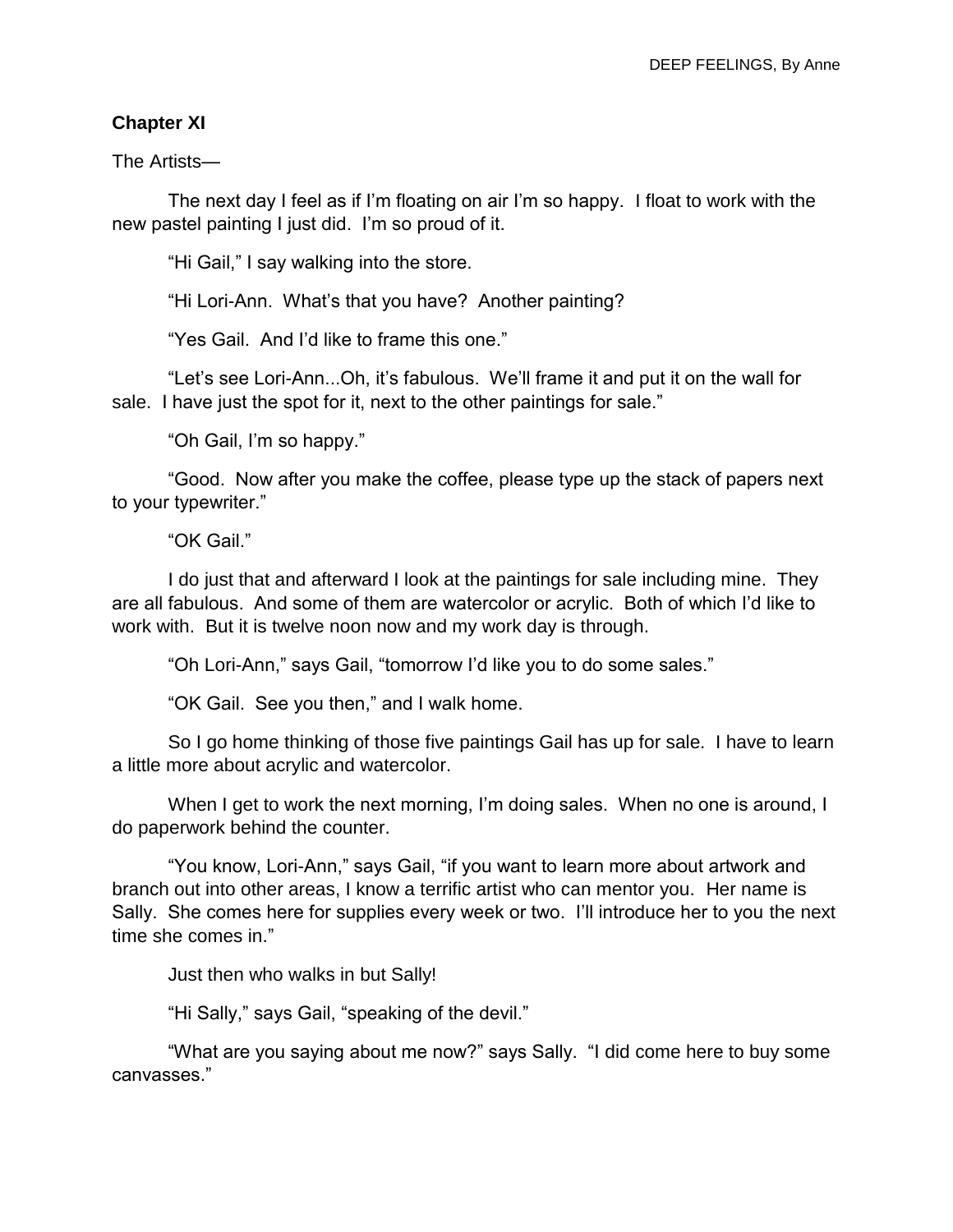"Before you do," says Gail, "meet Lori-Ann. She's our new artist."

"Hi Lori-Ann," says Sally.

"Hi Sally," I say.

"I was just mentioning to Lori-Ann," says Gail, that you may be able to mentor her"

"Are you interested in art lessons, Lori-Ann?" asks Sally.

"Yes," I say, "I've been doing pastel paintings. I'd like to learn watercolor and acrylics. And my pastel painting is on the wall over there."

Sally walks over and looks at my painting.

"Lovely Lori-Ann," she says. "I would love to give you lessons. When are you free?"

"I work nine to twelve Monday through Saturday. Otherwise I'm free"

"What about Wednesday, one to four, starting next week?" says Sally. "I live right nearby."

"Great Sally," I say.

"I'll write down my address and phone number for you," says Sally. "Do you want to start with acrylics?"

"OK," I say.

"OK. I'll also write down the art supplies you will need for the lessons. And you give me your address and phone number. And then I'll find those canvasses that I need for myself."

I am so happy for the rest of the day. And so happy for the person I'm creating myself to be.

I go home, have lunch, and then lie on the bed for a little while. I'm so exhausted from all the exciting experiences. I doze off...

"Daddy," I say, "I want to be an artist."

"Well," says Daddy, "for the first ten years you will starve."

"And then," I say, "after the first ten years?"

"Then," says Daddy, "you will get used to it!"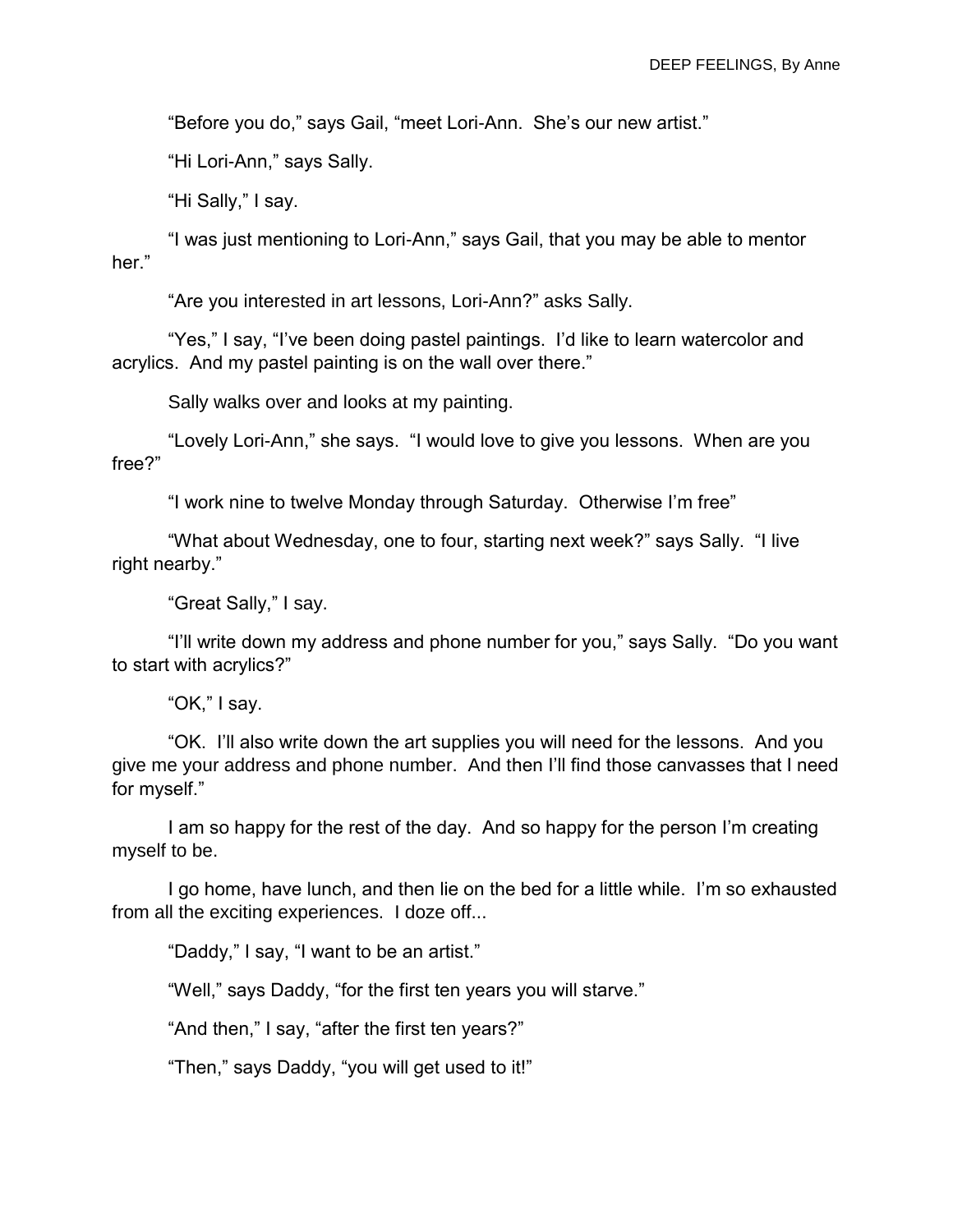I wake up in a sweat. Wow! What a dream! Good thing I have that job at The Sunny Art & Frame Shop. And good things are happening...Good things are happening.

The next day I'm at work behind the counter. And who walks in—an adorable guy with black hair and blue eyes.

"Hello," he says to me, "I'd like some help please..."

The End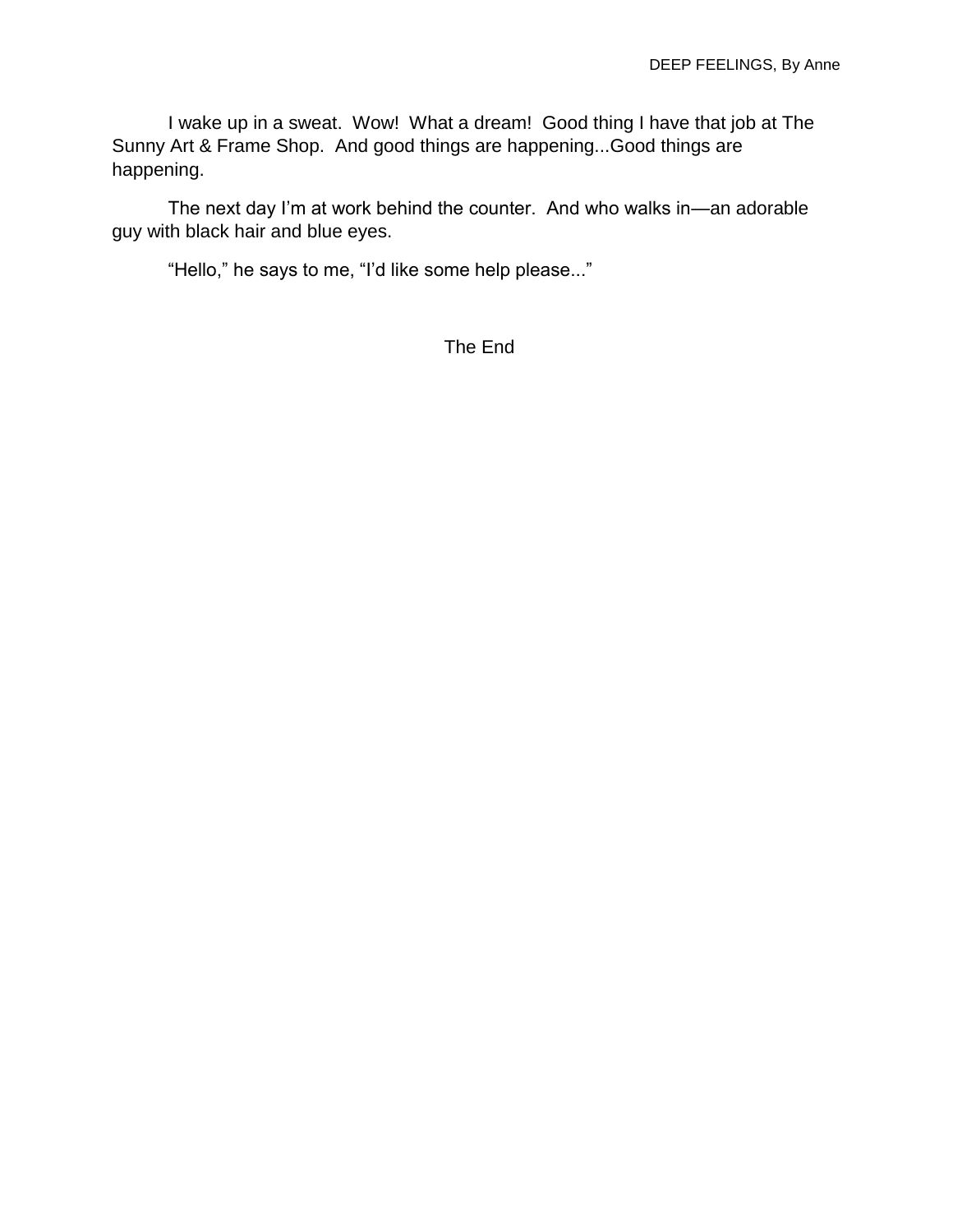#### **TERRI**

#### **Dream Land**

Here I sit

With paper and pen

Time, time

To write again

Again we see

Among the stars

The ruby red, red

Planet of Mars

Time to dream

Time to hope

Of what we can see

With our telescope

#### **Alison and Terri**

"Why can't we all just get along?" Alison says. "Why can't we all just get along? Are we bringing up our children not to get along? We do teach them to excel. Then there is competition. And with competition there are winners and losers. And everyone wants to be a winner."

"I'm not a loser," I say.

"Yes you are," says Alison. "You flunked out of school."

"I may have flunked out of school, but I didn't flunk out of life."

"Yes you did Terri," says Alison. "You are not working; you are not going to school; you flunked out of life."

"I'll show them," I say to myself. "I'll show them who I am."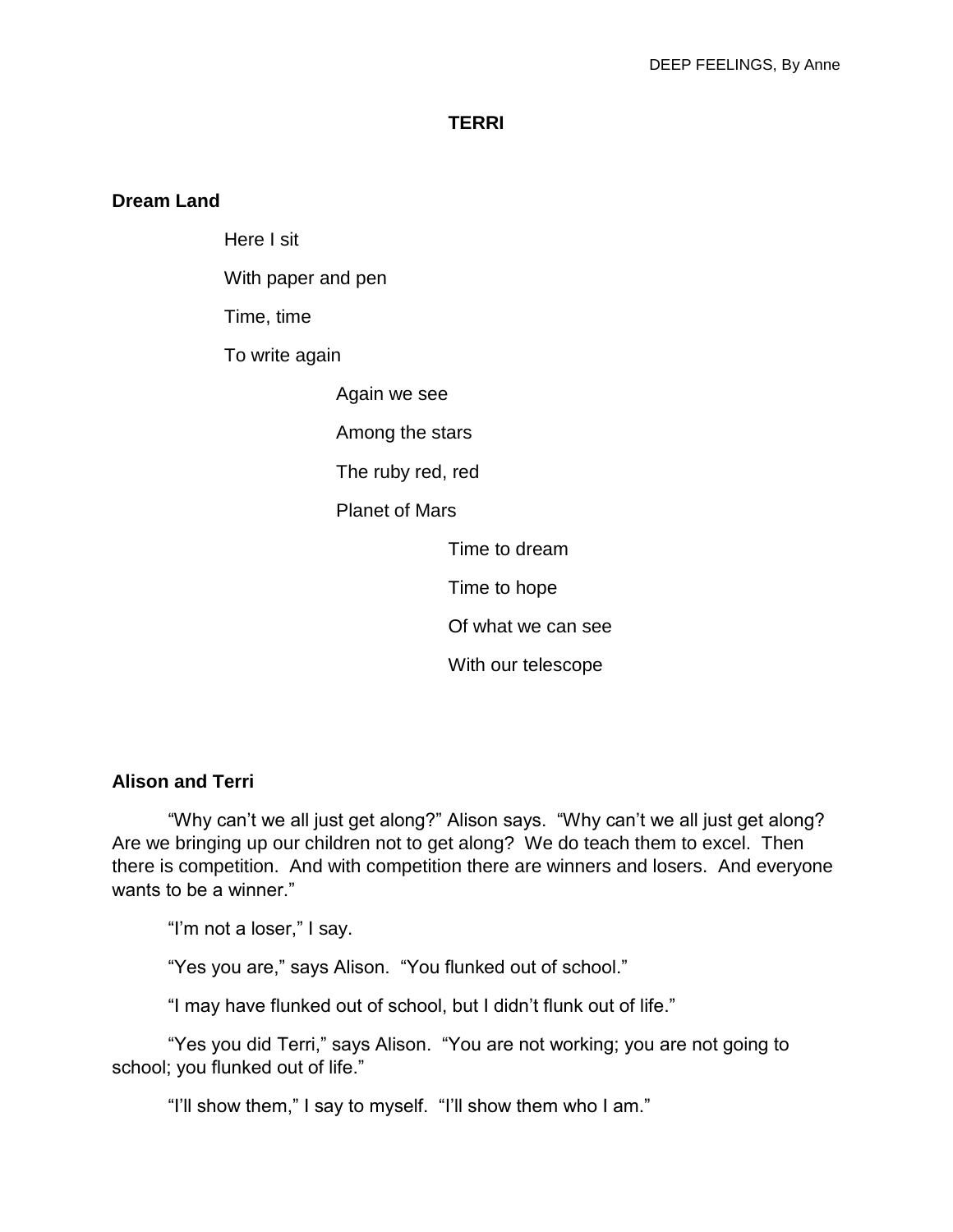#### **Terri Growing Up**

"Mommy, play Ring Around of Rosies with me," I say from the other room while Mommy is in the kitchen."

"OK," says Mommy coming out of the kitchen and taking hold of my hands.

"Ring around of Roses. A pocket full of Posies. Ashes. Ashes. All fall down." We sing going around in a circle and then falling down.

"Again Mommy. Again."

"Ring around of Roses. A pocket full of Posies. Ashes. Ashes. All fall down."

"Again Mommy. Again."

"No," says Mommy. I have to go into the kitchen."

"OK Shnockles," I say to my doll. "I'll put you in this red wagon and I'll wheel you around the house. Here we go—in and out all the rooms. And into the kitchen with Mommy. Here we go..."

"What are you doing Terri?" says Mommy. "I'm trying to fix food."

"Here we go Shnockles. Whee, whee, whee."

"Now stop this," yells Mommy, grabbing for the strap.

Whip, whip, whip around my legs. Whip, whip, whip again.

It hurts but I laugh. Won't let Mommy see that she's hurting me. Whip, whip, whip.

Then I run away and hide in the closet, where no one knows I am. I don't know what I did wrong. All I know is I'm bad.

I come out of the closet when I hear Daddy coming home. I go into the living room.

"Hello Daddy," I say.

"Hello Terri," says Daddy from across the room.

"How has Terri been?" says Daddy to Mommy.

"She's driving me crazy," says Mommy. "She's driving me crazy."

Mommy says that all the time to Daddy, all the time. The only time she doesn't say that is at night after I'm in bed. Sometimes I look out my window at night. I see the stars. I know that rd planet, Mars, is among the stars, the red planet, Mars. Mommy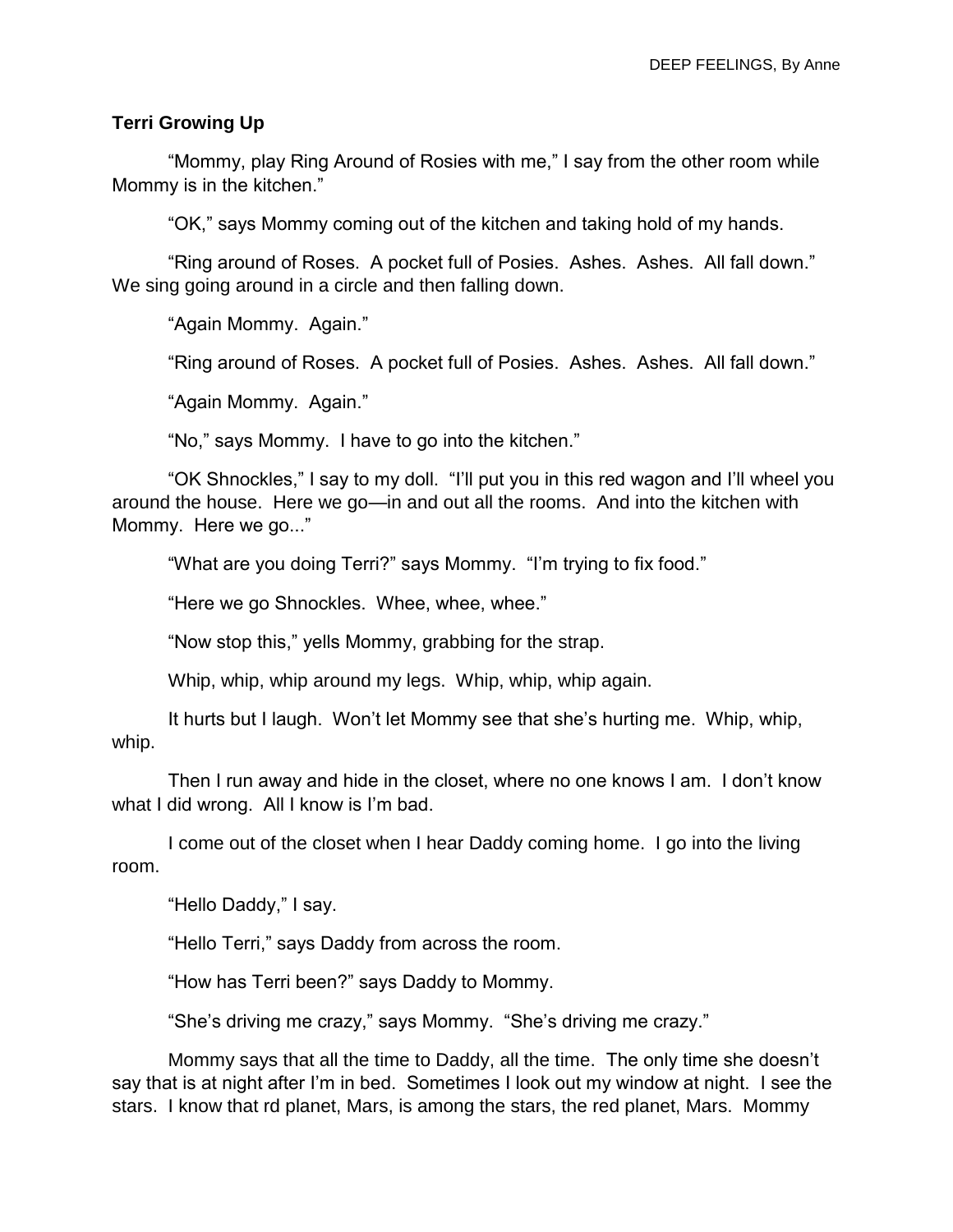says when I'm twelve years old she will send me to boarding school. I'd like to go to boarding school away on Mars, so I don't drive Mommy crazy anymore. Mars...Mars...Mars...Mars...

#### **Many Years Later-**

Every night when I go to sleep, I've had the same dream for many years. I'm in a spaceship going to Mars. And every night the same thing happens—right before landing on Mars the spaceship explodes. It explodes into many pieces and then I wake up. So then I start pinching myself so I wake up right before the spaceship explodes. But I wonder, what are the Martians like? Are they nice? Would they like me?

One night I'm sleeping and I'm on that spaceship heading again for Mars. I start pinching myself as usual so I would wake up before the spaceship explodes. Only this time I don't wake up. And the spaceship doesn't explode. And I land on Mars.

Landing is completed and I find myself all alone in the spaceship on Mars. A door opens. And what's this? A giant green frog?

"Hello Terri. My name is Gorf."

"Gorf? How did you know my name?"

"That's for me to know and for you to find out. But don't worry. Everything will work out well."

"What am I doing here?" I ask.

"Would you like to go for a walk with me?" says Gorf.

"OK," I say.

So we leave the spaceship.

"Almost everything is red. And there is a red mist in the air," I say.

"Well," says Gorf. This is The Red Planet, Mars."

"What is this?" I ask as we pass and enclosure with many animals inside.

"This is a petting zoo. Let's go in. I know you love animals."

"How did you know that?!" I exclaim.

So we go inside and what do you know—a skunk, Petunia. And then I pet her. Then come the goats who are chewing on the bottoms of my pants' legs. And then a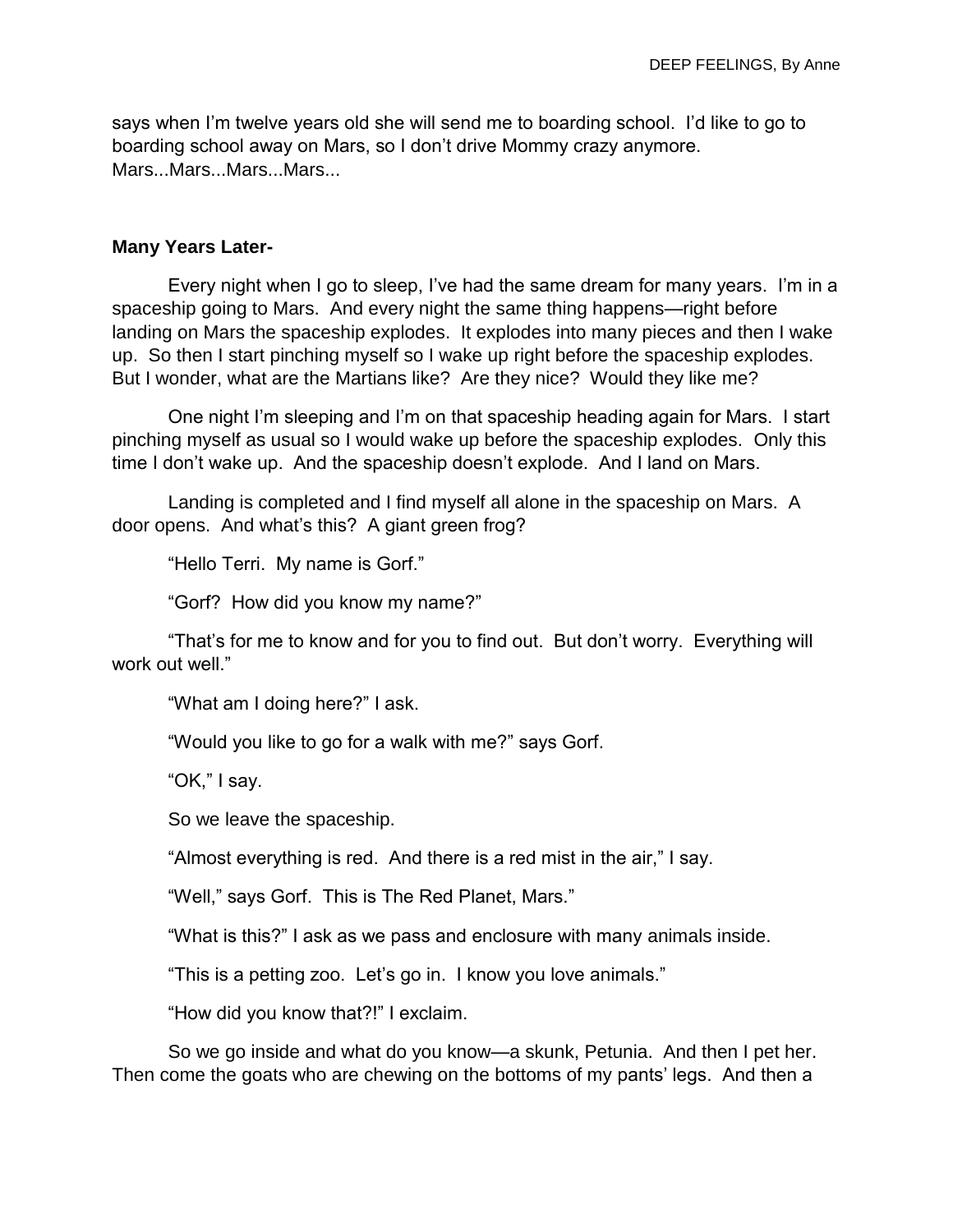turtle, Bondy. She even stuck her head out of her shell for me to pet. What a glorious day!

"Would you like to go eat now Terri?"

"How did you know I was getting hungry?"

"Because you usually eat around this time."

"Gorf, how did you know that?"

"Let's go," says Gorf.

We walk to this beautiful café. We find seats and sit down.

"Would you like lasagna?" he asks. "I know it's your favorite food."

"How'd you know that? How do you know so much about me?"

The waitress comes and takes our orders—two lasagnas with two club sodas. I mention to Gorf that the waitresses here are all so pretty.

"And they all are actors," says Gorf.

"Oh," I say. "I waited tables last summer at a summer camp."

"And the summer before also," says Gorf."

"What!" I exclaim.

Then come the lasagnas, the best lasagna I've ever eaten.

"You know, Gorf, I'd like to study acting and be an actor."

"You can do that," says Gorf. "There are some fine acting schools both here on Mars and on Earth near you. And you can wait tables when you are not acting."

We then finish eating.

"Now that we have finished," says Gorf, "I'd like to show you my house. It's just a short walk from here."

"OK, Gorf," I say.

So we take a short walk through the red mist on a path lined with red flowers and red leaves on either side.

"And voila," says Gorf. "Here's my house."

"Oh what a cute little house," I say. "And what's that in front of it?"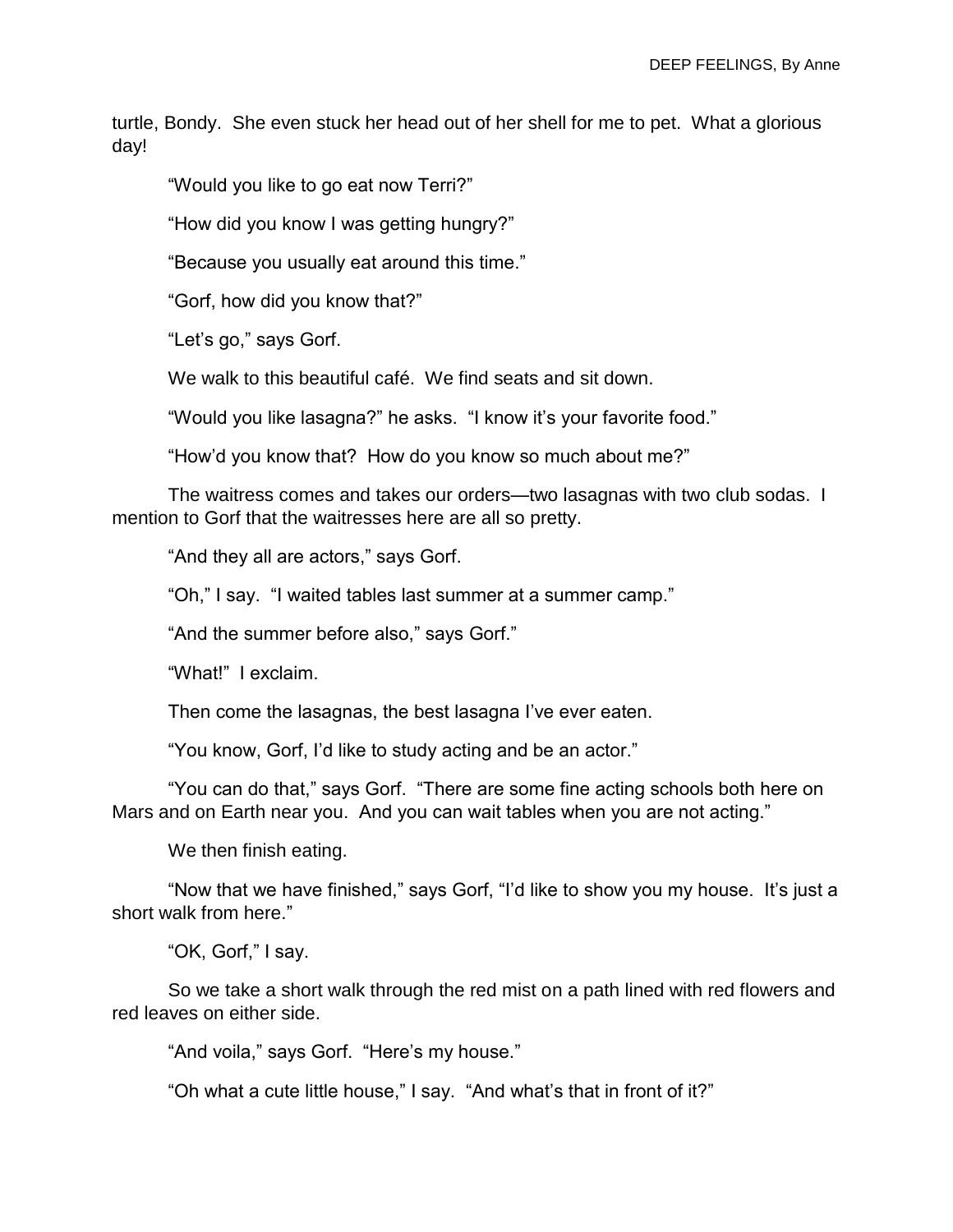"Oh that's a telescope I use to see planet Earth."

"Well that's how you know so much about me. You've been spying on me."

"No Terri, I've been admiring you. Let's go inside."

We walk inside the house. Gorf takes me for a tour of his lovely little house. When we get to the living room I say:

"Gorf, I must lie down for a while on your couch. I'm exhausted."

"Please do," says Gorf.

And that's exactly what I do. But I don't expect to fall asleep which I do. And when I open my eyes—what's this? Where am I? I'm in my own bed in my own room. But now I have a mission in life. I will study acting and when I am not acting I will wait tables.

"What a dream," I say to myself. "What a dream...What a dream...What a dream...

The End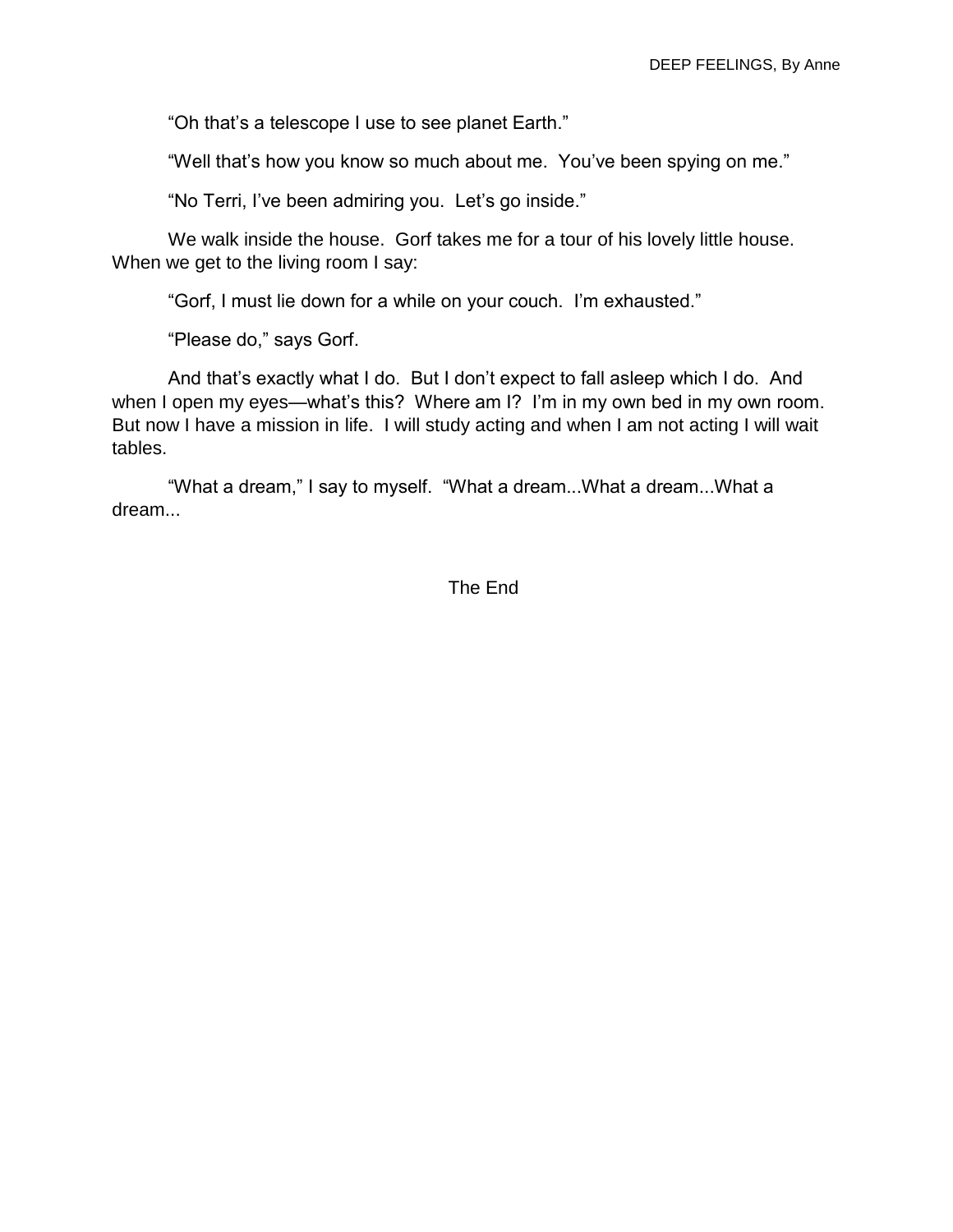# **EPILOGUE OR MORE DEEP FEELINGS**

# **MY WRITING**

| What to do              | Here I am                 |
|-------------------------|---------------------------|
| What to pursue          | With a pocketful of verse |
| Jack of trades, a few   | All my thoughts           |
| Master of two.          | It could be worse.        |
|                         |                           |
| Take a bill             | I'll be who I am          |
| Cure an ill             | Who I am, who I am        |
| And mask a problem      | If you don't like it      |
| That stays there still. | I don't give a damn.      |
|                         |                           |
| Mistakes are blessings  | The spunky spine          |
| In disguise             | We need to realign        |
| To learn from them      | Then you'll be fine       |
| You are wise.           | We do it all the time.    |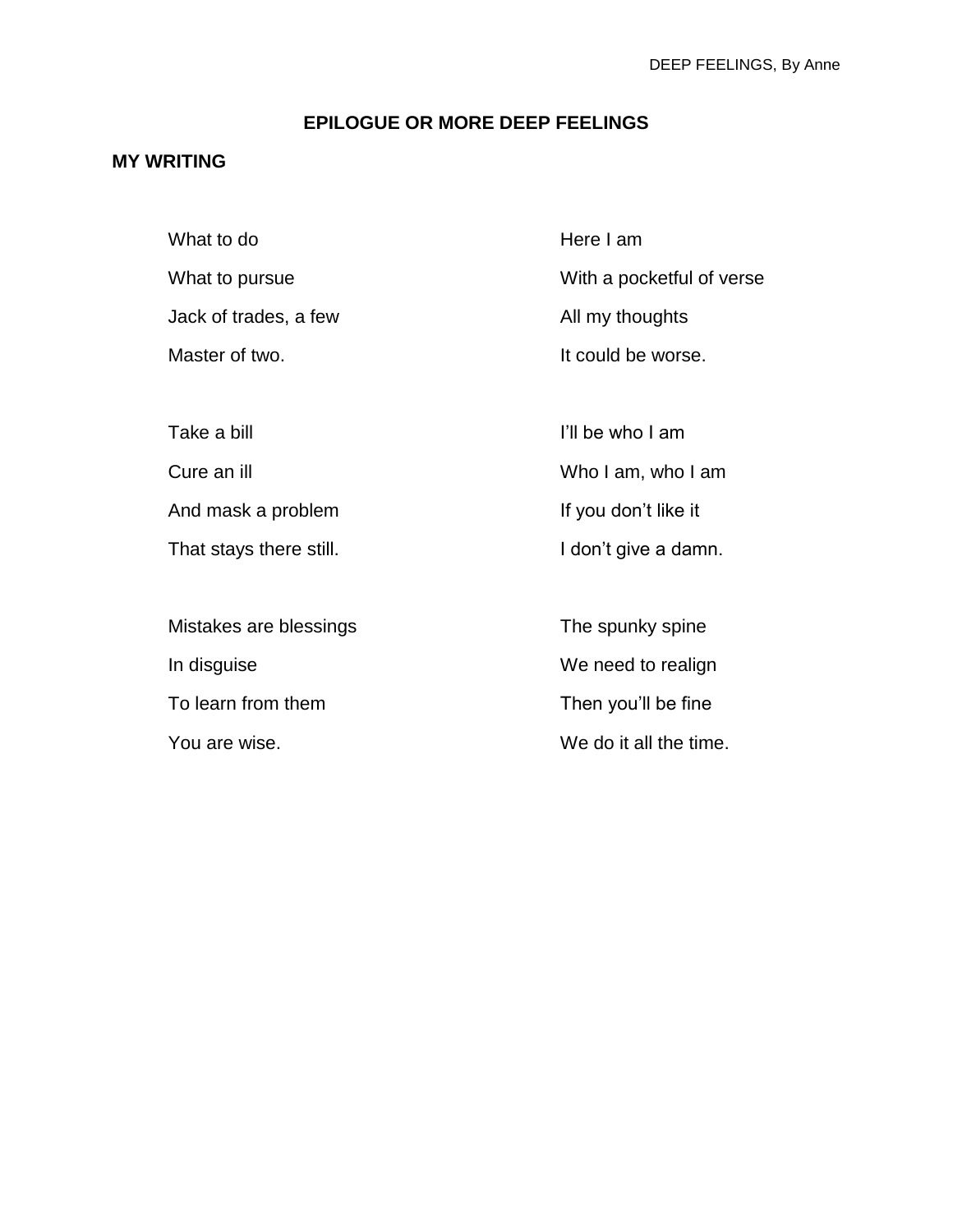# **GLAD TO BE ME**

# Parent—

# Child—

And I'm glad to be me."

| "You are bad                | "However, however                 |
|-----------------------------|-----------------------------------|
| There is nothing you can do | If I'm the one you disown         |
| To make me give             | I'll still get what I want        |
| My love to you              | I'll just make it on my own-      |
| There are times             | It wasn't easy                    |
| That I may care             | People used me                    |
| But you won't get my money  | They were very nasty              |
| This to you I swear         | And that confused me              |
| You'll never change         | But I finally did it              |
| People never do             | I have all that I love            |
| You're a crazy dunce        | You may not want me               |
| That's you; that's you."    | But heaven does above             |
|                             | I have my daughter and my friends |
|                             | And also one person more          |
|                             | He is everything to me            |
|                             | He is the one I adore             |
|                             | So I don't need you               |
|                             | I'm now happy as can be           |
|                             | I now like who I am               |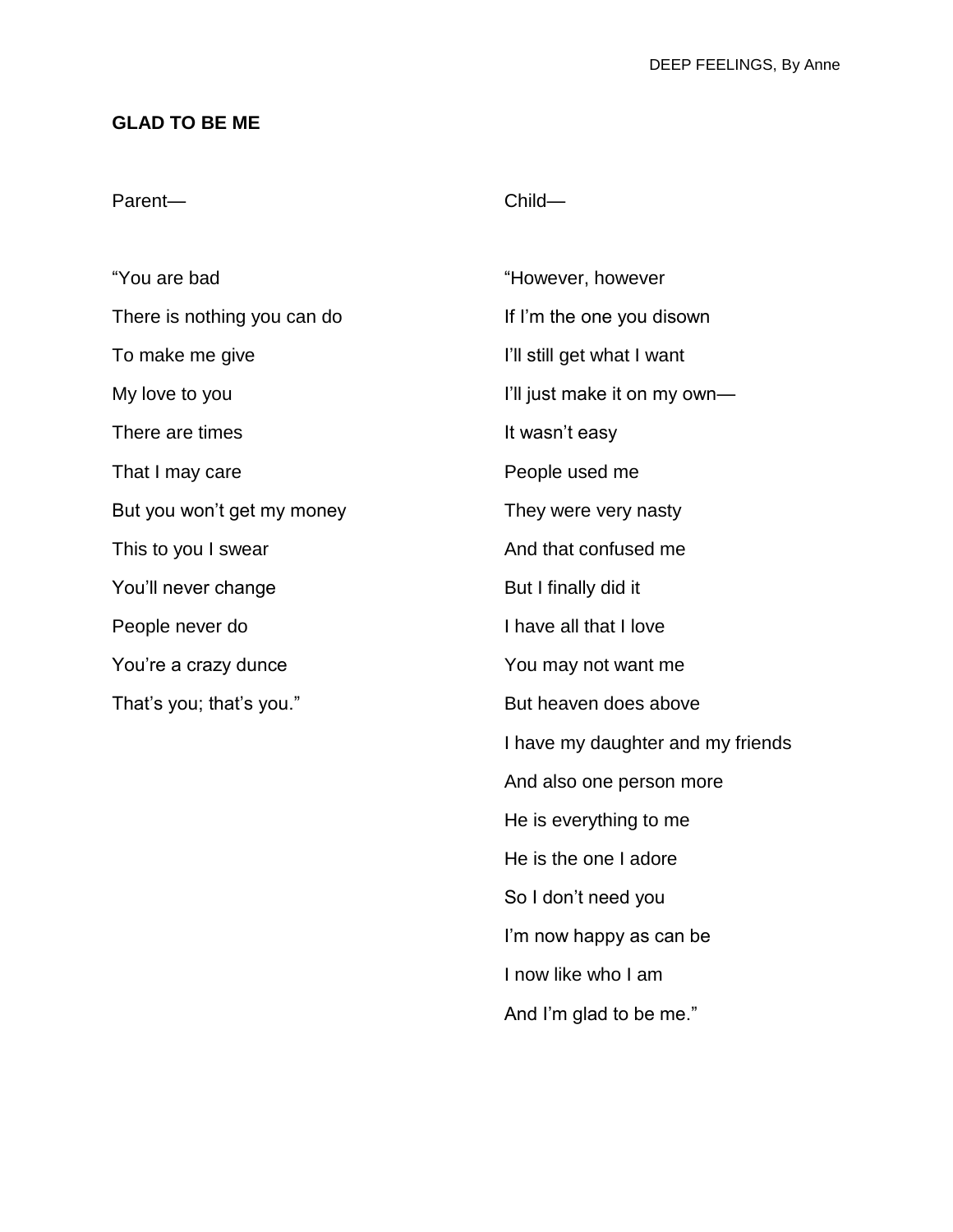# **MOTHER?**

Mother if you don't want me That's OK with me I manage on my own I've done it since I am three.

## **SCREW YOU**

You do to me What you want to do With no explanation Screw you. Screw you.

#### **PLEASE**

I tried to please you

It could not be

But I no longer need you

Because now I please me.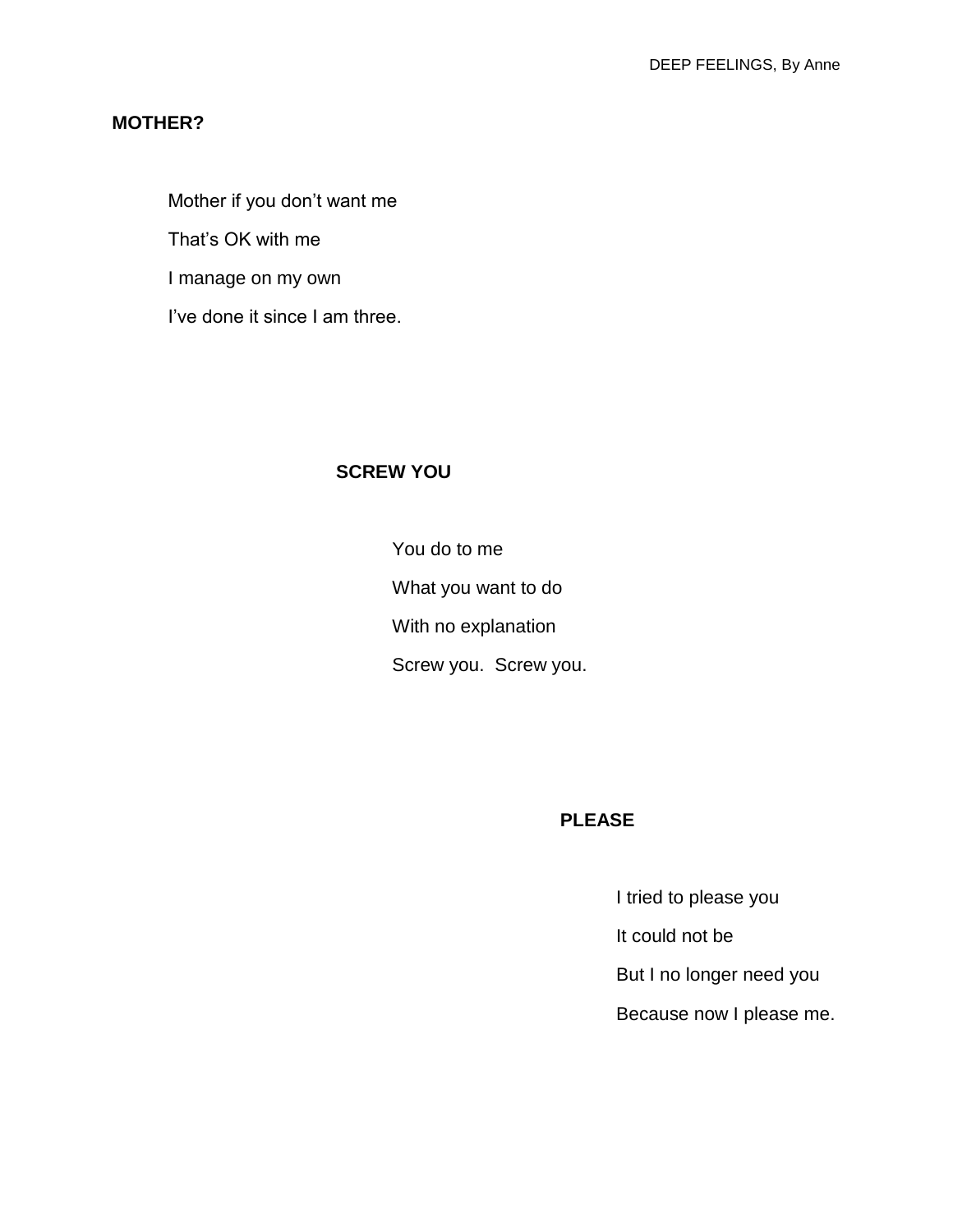# **TOUGH SITUATIONS**

Why did I stay

In tough situations

Where I was being

Hurt a lot?

First I knew

The devil I had

Second I thought

I deserved what I got

But things are different now

And how. And how

But things are different now

And how

But things are different now

Oh boy. Oh boy

But things are different now

Oh boy

"Those who sow in tears

Reap in joy, reap in joy

Those who sow in tears

Reap in joy."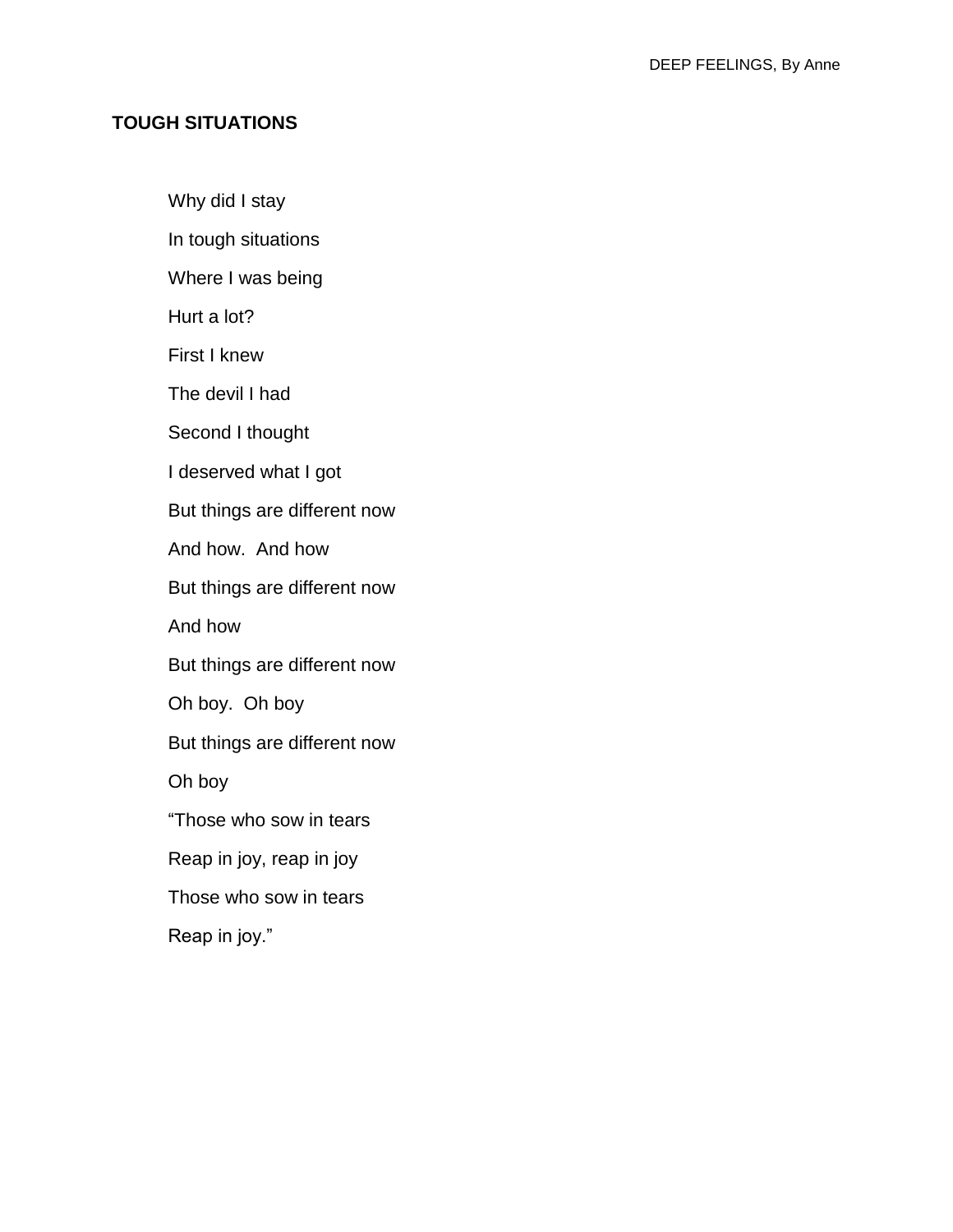# **BELLE OF THE BALL**

When I was tiny Was the belle of the ball Then came another And he got all But I was resourceful With the deal I was dealt And I did my very best No matter how I felt But there were times I was sick And couldn't quite manage And those were the times People took advantage But I played my cards well In spite of it all And now I'm again The belle of the ball.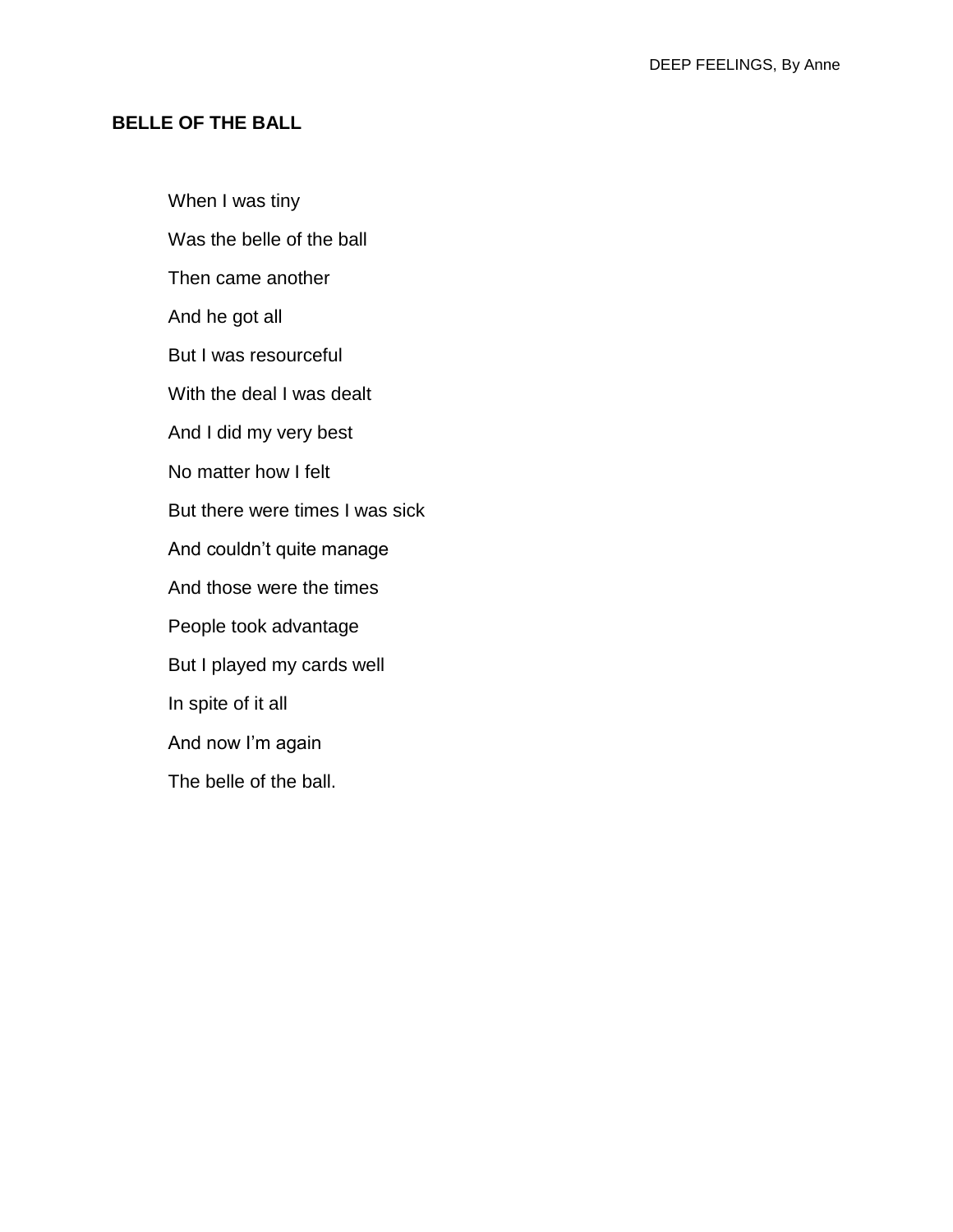#### **ANGEL OF FAILURE**

Now I am here To tell my story To tell it as it is And at what price glory I tried and I tried And I tried some more But the Angel of Failure Kept knocking at my door The Angel of Failure says "You think you will win You think you will beat me Then beat me again You think you are blessed You think you are great You think you have it all But just wait, just wait The glory you seek May come at a price So whatever you do Think twice, think twice Fortune is handy Success is nice But they both are illusive Think twice, think twice" So Angel of Failure You may knock at my door But I'll walk right by you As I've always done before I'll walk right by you And say with a grin I'll have my day of glory And you can't come in I'll lead the life That I love the best And you will be gone At my request So there it is That is my story And I no longer fear— And I'm living my glory.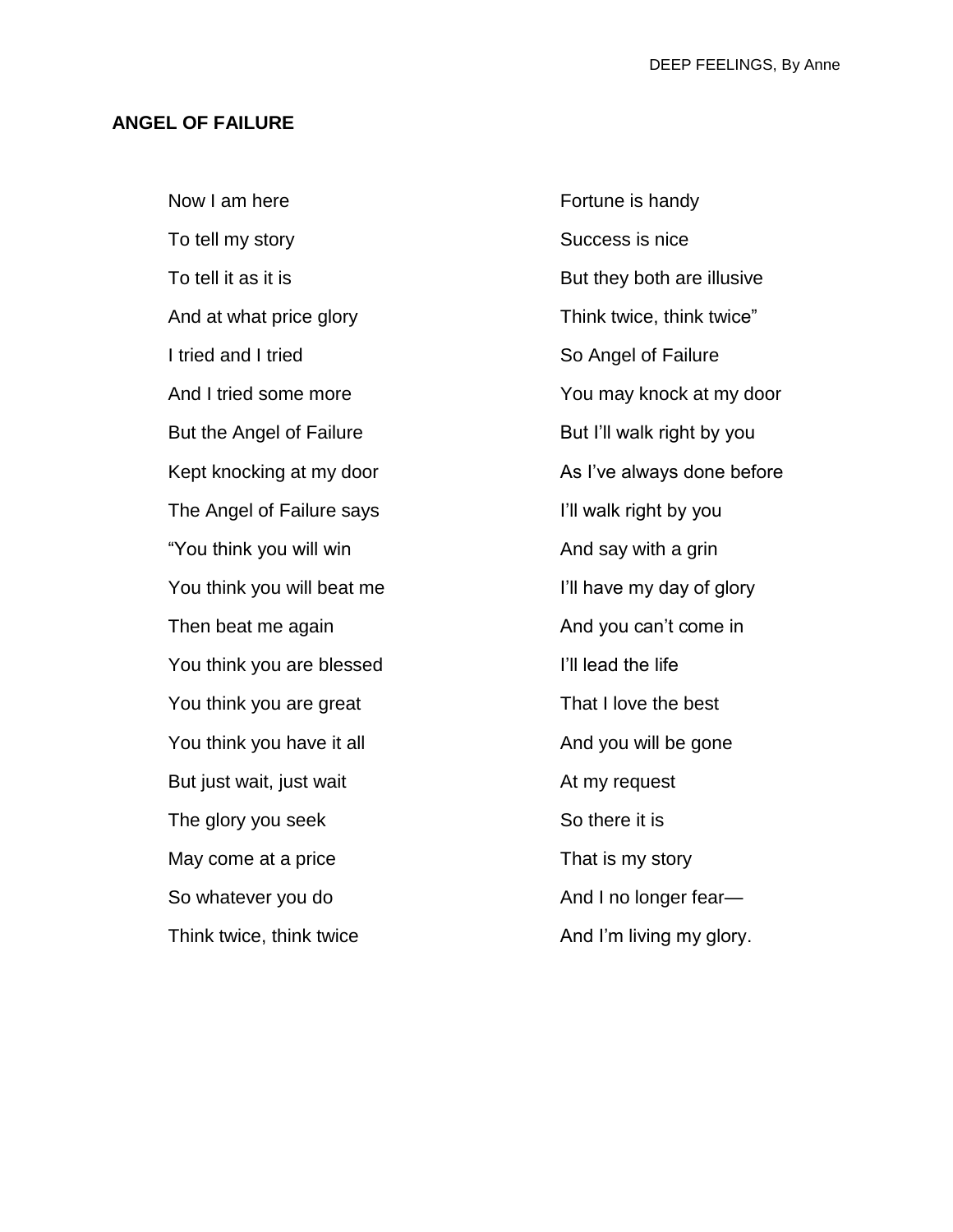# **MOMMY, DADDY**

| Mommy, Daddy                | Who treated me like            |
|-----------------------------|--------------------------------|
| Why'd you treat me this way | I am second-rate               |
| No opportunity              | But finally I'm free           |
| Cause I'm not OK            | And on my own                  |
| There's room in my head     | And reaping the products       |
| For a lot more              | That I have sown               |
| Than you are giving me      | I now have joy                 |
| <b>Credit for</b>           | I now have love                |
| But I didn't sit back       | With all my friends            |
| And moan and moan           | Sent from up above             |
| I did what I needed to      | My daughter is also            |
| On my own                   | Special to me                  |
| I got no help               | And also my sweetheart         |
| I got no rest               | Through eternity               |
| But I managed to do         | I now have life                |
| My very best                | With serenity                  |
| I did it all                | With my loved ones and friends |
| In spite of a mate          | Surrounding me.                |